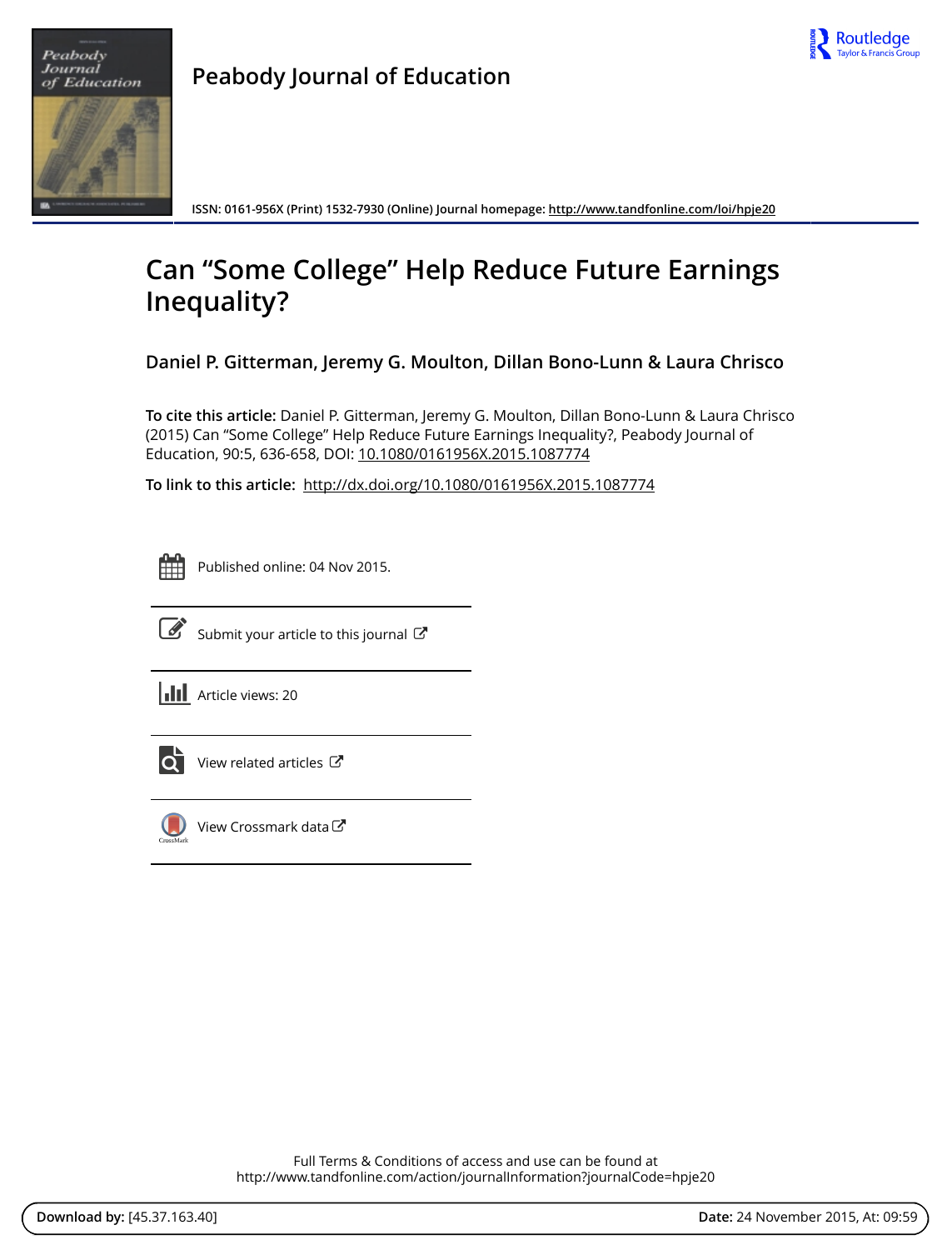

# Can "Some College" Help Reduce Future Earnings Inequality?

Daniel P. Gitterman, Jeremy G. Moulton, and Dillan Bono-Lunn *University of North Carolina at Chapel Hill*

Laura Chrisco

*University of Texas at Austin*

This article addresses the policy debate over "college for all" versus "college for some" in the United States and analyzes the relationship between "some college" (as a formal education attainment category) and earnings. Our evidence confirms—using data from the American Community Survey (ACS), the Panel Study on Income Dynamics (PSID), and the Survey on Income and Program Participation (SIPP)—that more (postsecondary) education, on average, is associated with higher median earnings. However, there is emerging evidence that a proportion of workers who have attained lower levels of education (i.e., "some college") earn more than those who have attained higher levels of education (bachelor's degree).

We focus particular attention on the subset of Americans who fall into the U.S. Census official category entitled "some college." This is a heterogeneous group who have alternate educational credentials but who have not acquired a formal associate or bachelor's degree. Instead of an unequivocal focus on "college for all" or even "community college for all," we argue that educators and policymakers should consider "some college" as a viable pathway to future labor market success. In sum, we conclude that some types of "some college" could lead to a reduction in earnings inequality.

#### INTRODUCTION

For much of the twentieth century, advancing overall levels of higher educational attainment has been a priority for policymakers and educators alike. There is a public debate about whether we should be preparing all high school students (or only some of them) for a four-year college degree. Beyond the popular policy debate, a range of academic literature in economics and higher education has provided additional theoretical perspectives and empirical evidence on the "college for all" premiums as well as on the returns to education.

Upon taking office, President Obama set a goal for the United States to take back its place as the world leader in the proportion of college graduates by 2020 (Carey, 2009). With 43% of

Correspondence should be sent to Daniel P. Gitterman, UNC Public Policy, Campus Box #3435, UNC–Chapel Hill, NC 27599. E-mail: danielg@email.unc.edu

Color versions of one or more of the figures in this article can be found online at www.tandfonline.com/hpje.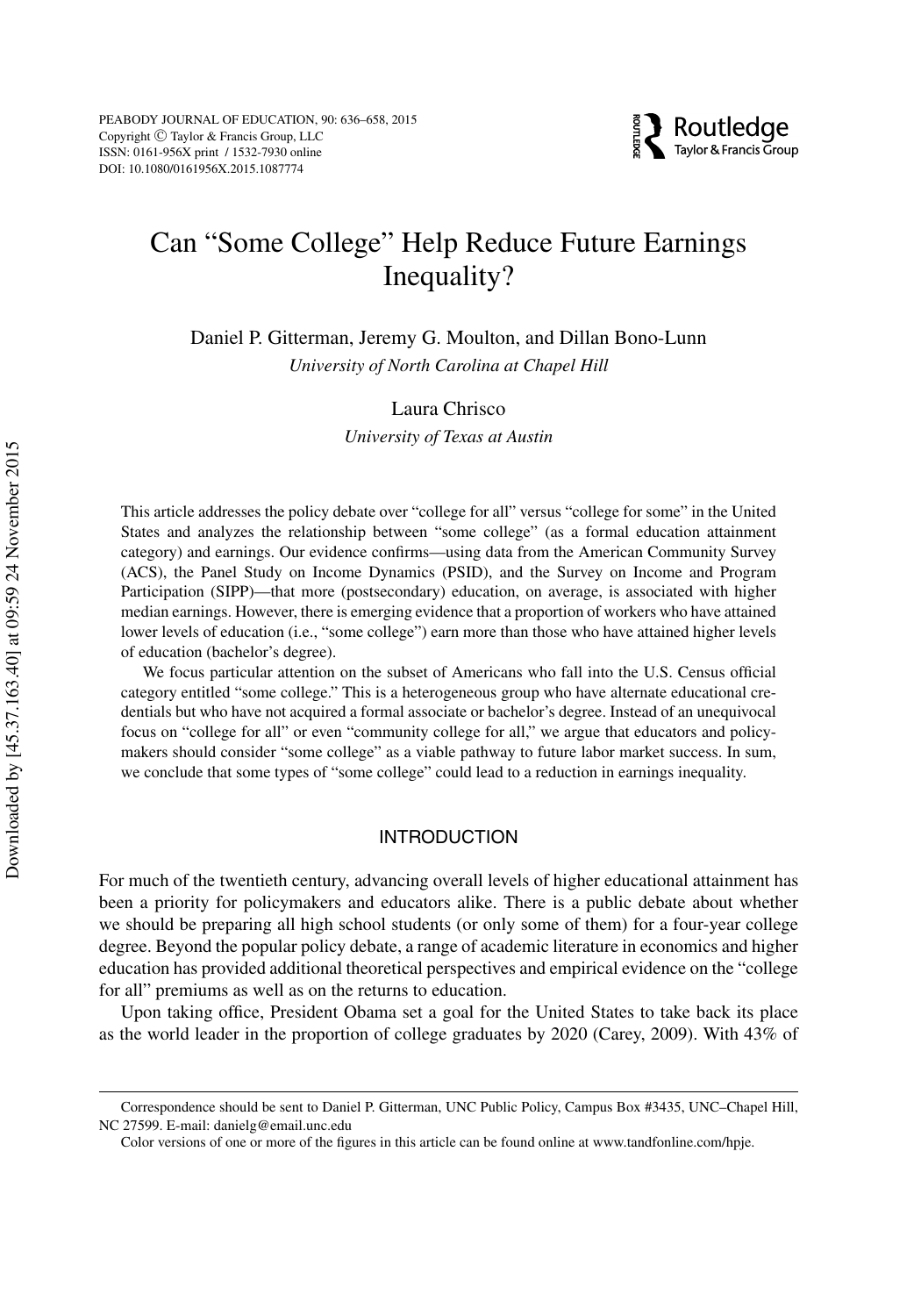25- to 34-year-olds holding a degree beyond upper-secondary schooling, the United States currently ranks 12th in the world among 37 OECD countries in postsecondary attainment (Organisation for Economic Cooperation and Development [OECD], 2013). Of those who enter advanced, theory-based tertiary programs, 64% of U.S. entrants graduate with a qualification, compared to the OECD average of 70%. Furthermore, of those who enter tertiary programs that focus on technical and occupational skills, only 18% of U.S. entrants graduate with a qualification, compared to the OECD average of 61% (OECD, 2013, p. 71).

Most of our OECD partners also have specified, well-defined vocational tracks for students. Consequently, many European countries successfully enroll more than half of their uppersecondary students in vocational education or training (OECD, 2008, p. 331). However, U.S. students, who may be well served entering a vocational track directly, are often discouraged from doing so to plan their paths to four-year universities (Rosenbaum, Miller, & Krei, 1996).

It has been understood for decades that individuals and society as a whole benefit from increased levels of education. This notion informed the thinking of policymakers at the national, regional, and state levels. In recent years, however, this policy consensus has frayed—or, according to some, become more nuanced—and an intense public debate has emerged about whether we should be preparing all or only some young adults for a traditional four-year college degree.<sup>1</sup>

The "college for all" proponents accept the premise that every student should engage in some form of postsecondary education. Supporters of this position—ranging from the Lumina Foundation to the Bill and Melinda Gates Foundation to President Barack Obama—agree that current and future economic conditions mandate more postsecondary education. Today, some type of learning beyond high school is viewed as a basic requirement for individual success in the labor market as well as a driver for future economic growth.

Others feel differently. Journalists and bloggers such as Robert Samuelson (2012), Joe Klein (2012), and Mark Phillips (2012) argue that the "college for all" crusade ignores both the skills and needs of students who are unlikely to be successful in a four-year college and who would benefit more from vocational programs. In response to an acknowledged need for some higher education after high school, there is an overzealous focus on preparing students for four-year colleges, resulting in a failure to consider vocational education, or career and technical education (CTE), for some students.

However, popular critics of the "college for all" argument are often guilty of misspecification: the "more higher education" argument is not that everyone should go to college; rather, proponents of "college for all" believe that everyone should have some form of postsecondary education or training. Anthony P. Carnevale (as cited in Fain, 2012), director of the Georgetown University Center on Education and the Workforce, claims that Samuelson and others "'screwed it up a little bit' by focusing only on degrees... the completion push is really about postsecondary education and training for all... but that doesn't fit on anybody's bumper sticker" (para. 25).

In this article, we contextualize today's debate over "college for all" versus "college for some" and review the higher education and economics literatures on returns to education. We focus on the large numbers of Americans who report "some college" on formal surveys and analyze the relationship between "some college" and earnings. We conclude with insights on why "some college for some" can be a viable pathway to future labor market success as well as lead to a

<sup>&</sup>lt;sup>1</sup>Some of these excerpts are from Gitterman and Coclanis (2012).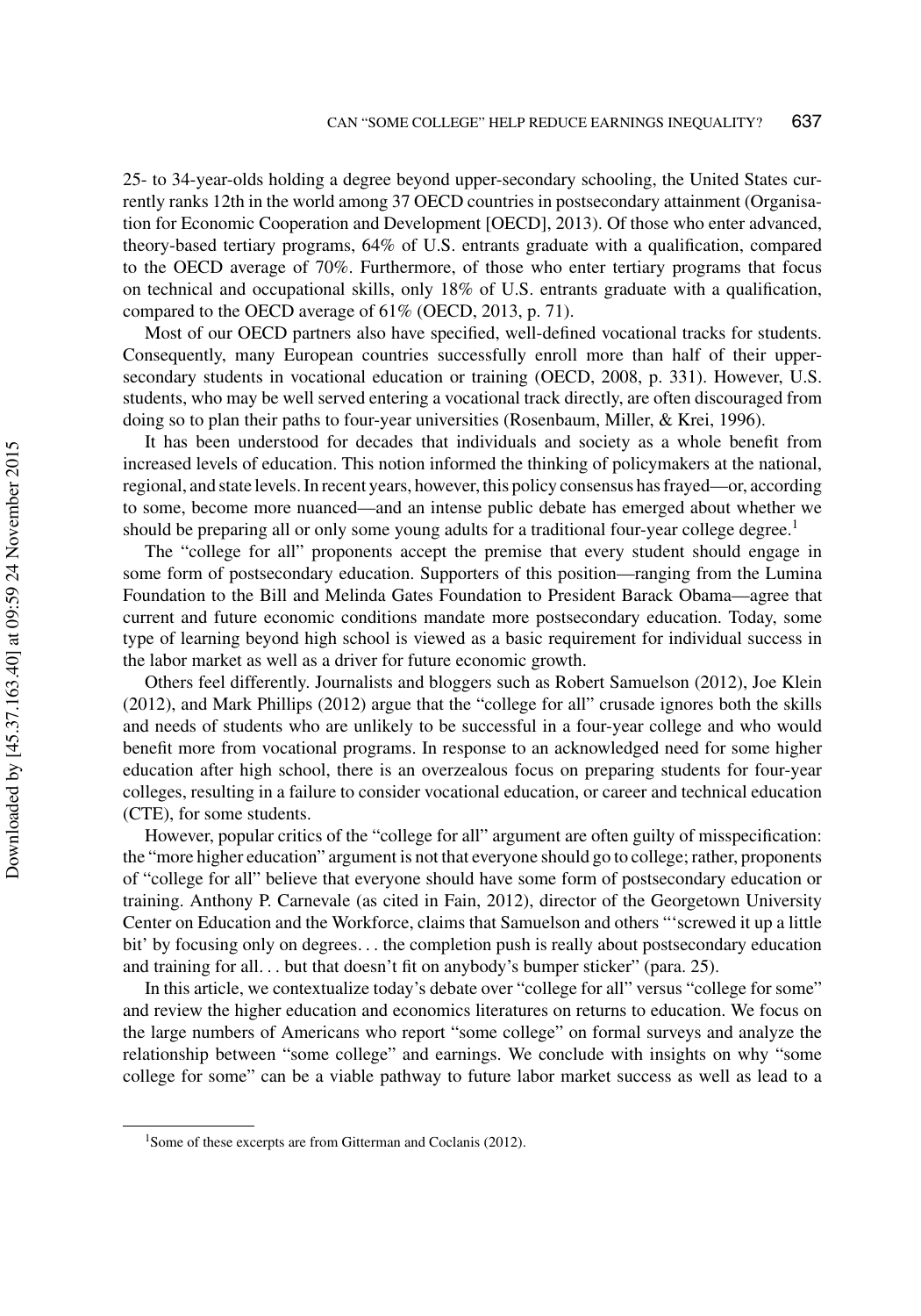reduction in earnings inequality. In sum, we attempt to shift the policy focus from "college for all" to promoting smart investments in "some college."

#### A REVIEW OF THE LITERATURE: INEQUALITY AND EDUCATIONAL **OPPORTUNITY**

The demand for workers with higher levels of education, coupled with a focus on providing educational equity, resulted in efforts to expand access to higher education to a wider range of students. A major impetus for "college for all" was to reduce the inequality in educational opportunity that exists for subgroups of students, often of low-income and minority status, believed to be driven by tracking expectations (Oakes, 1985). By opening the doors to college (and presumably economic mobility) to low-income students, reformers believed the pernicious economic divide would begin to crumble. Within this mind-set, community college is often viewed only as a "stepping-stone" to a four-year institution, which is the end goal (Whitaker  $\&$ Pascarella, 1994).

Proponents of "college for all" believe that all students can and should go to college, with a fouryear degree as the target. Scholarly supporters of this perspective assert that high expectations also promote increased student achievement (Domina, Conley, & Farkas, 2011). Conversely, scholarly opponents argue that promoting "college for all" provides a false sense of confidence that can be damaging to a student's educational trajectory (Reynolds & Baird, 2010; Rosenbaum, 2001). Rosenbaum (2001) highlights the danger in establishing a "college for all" norm within high schools because it establishes false expectations of success for poor-performing students who are statistically unlikely to graduate with a postsecondary degree. Additionally, through an analysis of debt-burdens and labor market trends, Glass and Nygreen (2011) support Rosenbaum's assertion and argue that "college for all" further fortifies the race and class imbalance in post-secondary attainment and reinforces the fiscal barriers low-income students face in advancing their labor market outcomes.

However, there is limited evidence as to the effectiveness of utilizing the "college for all" messaging to increase educational attainment on a wide scale. Although setting high standards of "college for all" is laudable, there are some unintended consequences, such as demoting the vocational career path. Some scholars assert that declining collegiate attainment is due in part to the false hopes ingrained in students during K–12 education, which cultivate a misunderstanding of the link between high school performance and college success (Reynolds & Baird, 2010; Rosenbaum, 2001). Schools embracing the "college for all" messaging promote high expectations for all students, often regardless of their prior achievement in high school.

The pursuit of higher education without the requisite academic skills has resulted in an increase in matriculation to community colleges, which typically have open admission policies and generous remediation programs (Rosenbaum, 2001). In 2006, four out of ten undergraduate students attended a community college (Horn, Nevill, & Griffith, 2006, p. iii). An estimated 70% of students who start their postsecondary education at a community college intend to transfer to a four-year institution, yet a large proportion of these students never acquire a degree from either type of institution (Schneider & Stevenson, 1999). In addition, compared to four-year college enrollment, community college students are more likely to be from low-income families, Black, or Hispanic (Horn et al., 2006). These students are more likely to receive less preparation in high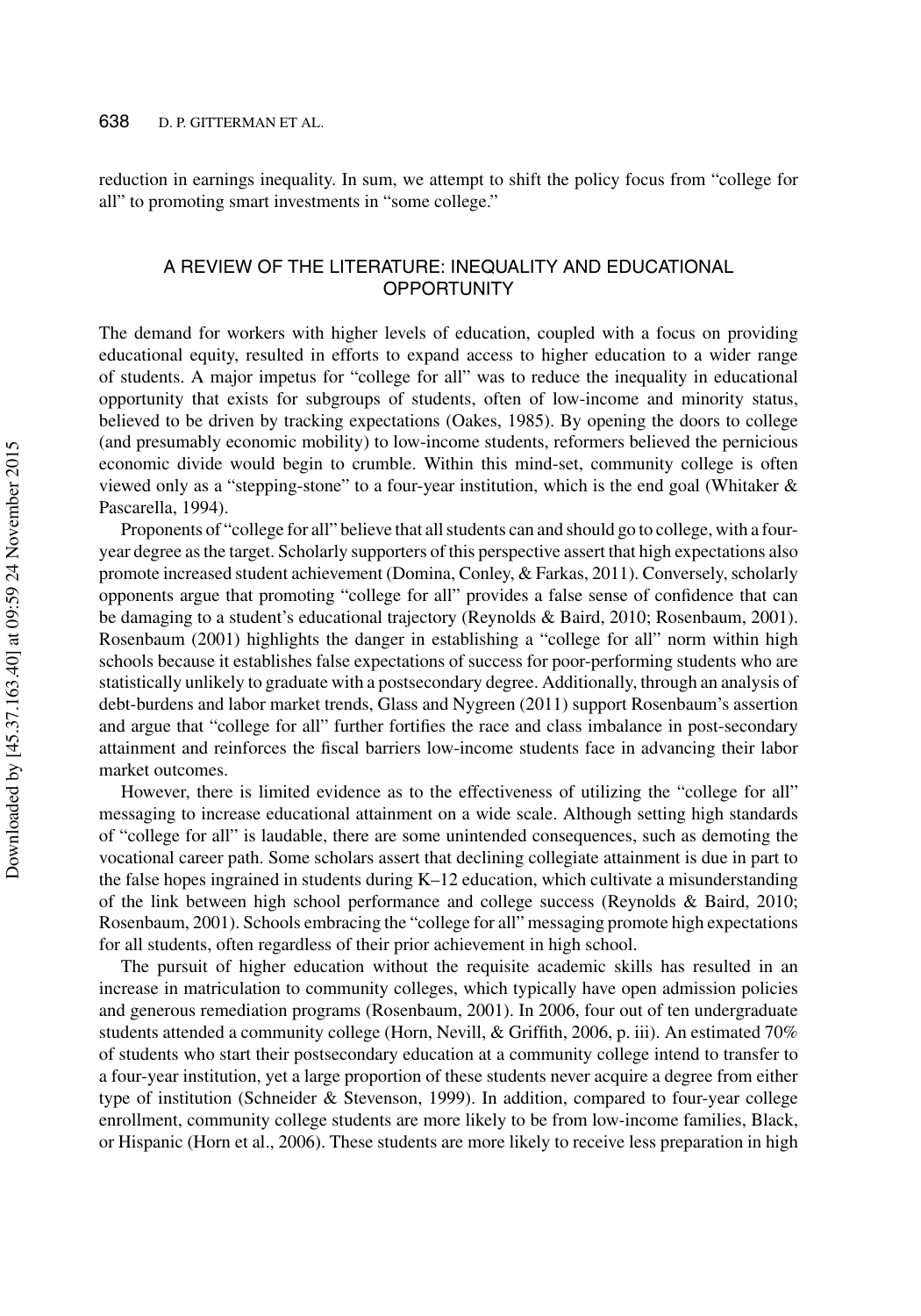school and are also more likely to begin their postsecondary path in a school where the majority of students do not accomplish their goals (Martinez & Klopott, 2005).

As "college for all" messaging is promoted across the United States, data reveal low postsecondary graduation rates. Although college access has seen a consistent increase in the past decades, college graduation rates are steadily declining (Bound, Lovenheim, & Turner, 2012), and the gap in degree acquisition is expanding for low-income, minority, and/or first-generation college students (Engle  $&$  Tinto, 2008). Most recent data reveal that 59% of full-time, first-time undergraduate students enrolled at a four-year institution attained a bachelor's degree in six years (Aud et al., 2013, p. 182). In two-year institutions, the graduation rate is even lower: just  $31\%$ of full-time, first-time undergraduate students attained a certificate or degree within 150% of time, which is three years for an associate degree (Aud et al., 2013, p. 182). Moreover, there is a racial divide in graduation rates, as 40% of Black students who entered college in 2006 attained a bachelor's degree in six years and 25% attained a credential from a two-year institution in 150% of time (National Center for Education Statistics, 2014).

Research on college completion cites high school performance and academic preparation as one of the primary indicators in predicting college graduation rates (Adelman 1999; Goldrick-Rab, 2007; Martinez & Klopott, 2005). Yet, an increasingly large proportion of students are academically unprepared for the demands of college study. Only 26% and 38% of those graduating high school meet proficiency standards in math and reading, respectively (The Nation's Report Card, 2013).

Moreover, Schneider and Stevenson (1999) highlight the impact of "college for all" in the analysis of "the ambitious generation," in which 70% of graduating seniors have plans to attend college, and 70% have professional career goals (p. 23). Despite high expectations, many students are uninformed of the necessary educational path to accomplish their career goals, making them more likely to leave college without graduating (Schneider & Stevenson, 1999). The literature suggests that students most at risk of harm from the "college for all" messaging are those typically most sensitive to educational interventions. Students who are academically unprepared, misguided in their career goals, and/or socially disadvantaged heed the "college for all" norm and invest heavily in an education that they are unlikely to finish, and subsequently will not produce economic value.

For less academically inclined students or students with vocational interests, educational options with significant labor market value exist outside of the traditional four-year college degree. Students who complete alternative credentials establish a direct pathway to employment by acquiring the skills demanded by the workforce, often at a much lower cost than attempting and failing to complete a 4 year degree (Boesel & Fredland, 1999). However, the majority of our high schools are ill-equipped to prepare students for a successful vocational transition, and guidance counselors are often wary of serving as a "gatekeeper," and instead promote "college for all" regardless of college-readiness (Rosenbaum et al., 1996, p. 257).

# A BRIEF REVIEW OF THE LITERATURE: THE RETURN ON MORE (AND) HIGHER EDUCATION

Education plays a critical role in the labor market. Countless studies in many different countries and time periods have confirmed that college-educated workers are less likely to be unemployed,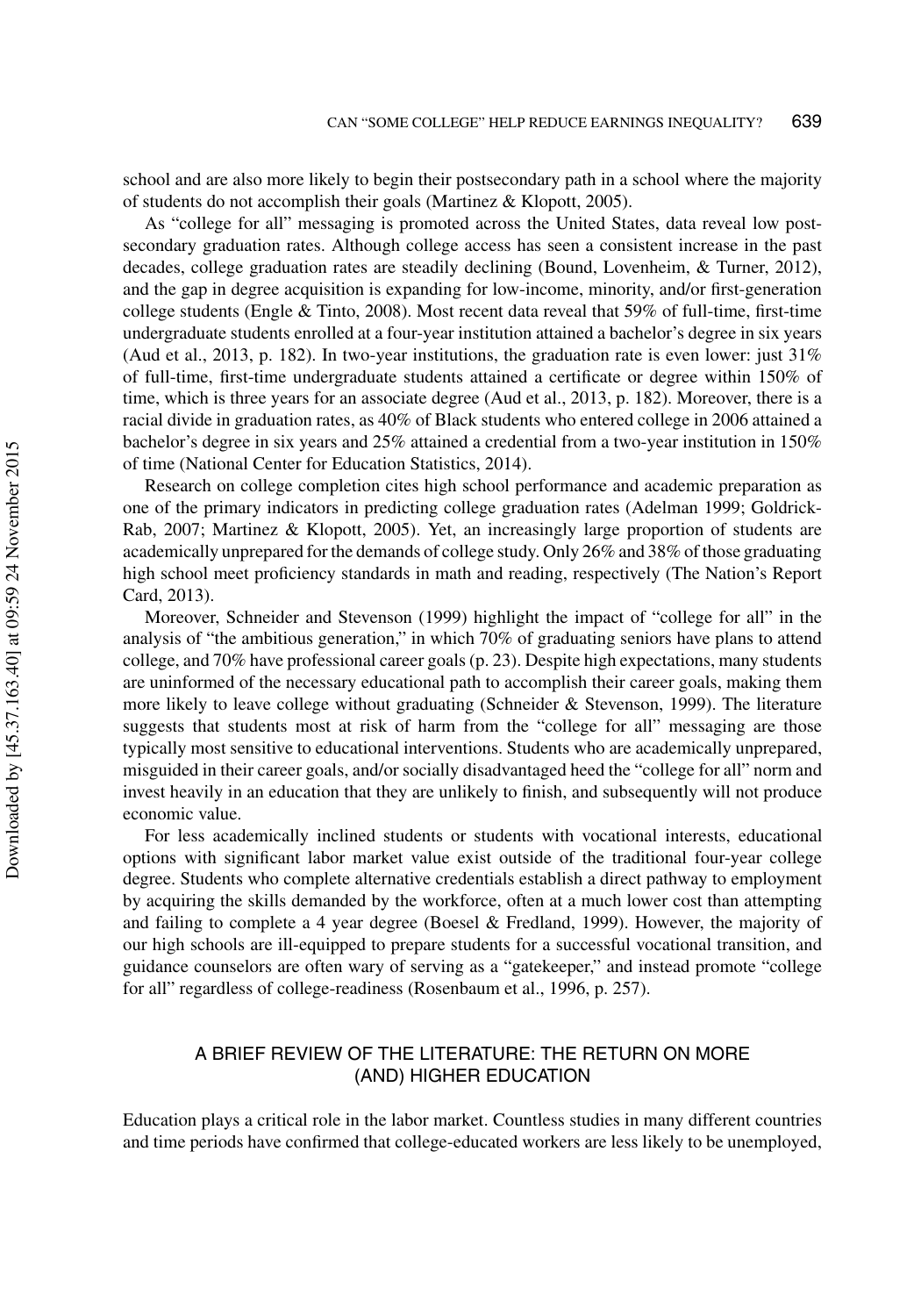

FIGURE 1 Earnings and unemployment rates by educational attainment, 2013. *Note.* Data are for persons age 25 and over. Earnings are for full-time wage and salary workers. Courtesy of U.S. Department of Labor, Bureau of Labor Statistics (2014).

have safer work environments, and receive more benefits including paid vacation, sick pay, health insurance, and pension contributions than their "less educated" colleagues (Autor, 2010: pp. 4–5). For decades, economists have tried to quantify the impact of education. Much of the focus is on the payoff to individuals. By measuring the relationship between the number of years of schooling and income earned, economists believe they can estimate the return on each year of investment.<sup>2</sup>

The evidence suggests that, on average, an additional year of schooling is likely to raise an individual's earnings about 10% (Krueger & Lindahl, 2001). Despite a demonstrated correlation, it is difficult to conclusively find a causal relationship between education and labor market earnings: that the higher wages earned by better educated workers is in fact caused by their education, not that higher ability workers, who can demand higher earnings, choose to acquire more education (Card, 1999, p. 1802). In the real world, the effect of college education cannot be isolated from other factors that may contribute to higher earnings, such as ability or family background. For a conclusive causal relationship, researchers would need two people who are identical in every way: one person would attend and graduate college, and the other person would not. Only in this instance could we confidently attribute the difference in earnings between these two individuals as having been caused by college education (Kolesnikova, 2010).

Regardless of challenges in establishing causality, national data clearly affirm that more education pays in terms of higher earnings and lower unemployment rates at each level of educational attainment. As can be seen in Figure 1, data published by the Bureau of Labor Statistics show the unemployment rate decreases with each level of education attained (U.S. Department of Labor, Bureau of Labor Statistics, 2014). Median weekly earnings rise with every

<sup>&</sup>lt;sup>2</sup>Although it is more difficult to quantify, there are many nonpecuniary gains to education; experience and skills acquired in college reverberate throughout one's life and are observed in more than just earnings (Acemoglu and Angrist, 2001; Buckles, Hagemann, Malamud, Morrill, & Wozniak, 2013, Hout, 2012; Lochner, 2004; Moretti, 2004; Oreopoulos & Salvanes, 2011).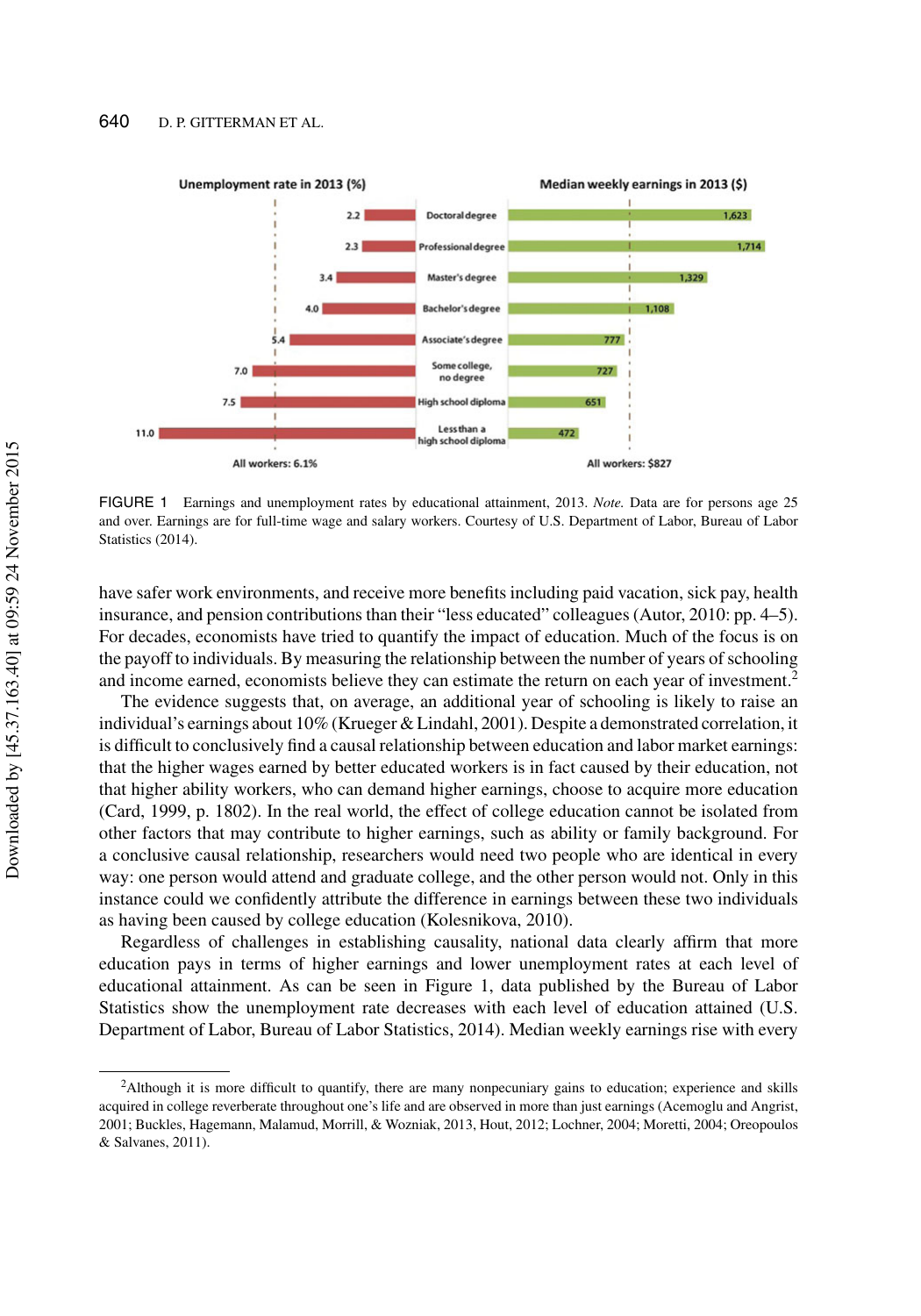education level, with the exception of doctoral degrees, which deliver median earnings that are slightly less than the median earnings of professional degrees (see Figure 1). Autor (2010) shows that the earnings of college-educated workers relative to workers with a high school diploma or less have risen steadily over the past three decades, and in 2009, the hourly wage of a typical college graduate was 1.95 times the hourly wage of a typical high school graduate. This ratio has grown over time, due to both rising real wages of college-educated workers and stagnant and falling real wages for those without a college degree (Autor, 2010, p. 6).

# THE LIMITS OF MEDIAN EARNINGS BY EDUCATIONAL ATTAINMENT LEVEL

Although median earnings are useful illustrations of the effect of education on a person's labor market value, estimations of median earnings by educational attainment suffer from methodological challenges, including: ambiguity in education levels; sheepskin effects; selection bias and endogeneity; and limited information available to students.

Reliance on median estimates obscures the relative importance of skills gained by years of education verses the award of a degree, diploma, or certificate itself. There is some controversy about the magnitude of a "sheepskin effect," that students who obtain an award or degree earn more than students who acquire the same number of credits required to earn those credentials (Hungerford & Solon, 1987; Jaeger & Page, 1996; Jepsen, Troske, & Coomes, 2014; Kane and Rouse, 1995; Marcotte, Bailey, Borkoski, & Kienzl, 2005). A strong sheepskin effect would suggest a greater importance to students receiving an award beyond simply the skills they gain in fulfilling the requirements of that award, thereby requiring policies that focus more heavily on students' completion of programs.<sup>3</sup>

Estimations of returns to education may be prone to selection bias, where individuals who choose to invest in education are fundamentally different than those who do not (Carneiro, Heckman, & Vytlacil, 2010; Dillon & Smith, 2013; Garen, 1984; Hout, 2012; Kenny, Lee, Maddala, & Trost, 1979; Oreopoulos, & Petronijevic, 2013; Willis & Rosen, 1979). Other demographic factors, such as age, gender, race, family background, ability, and region, may impact an individual's choice to invest in education and earnings. If those who are more likely to be successful in education choose to enroll in college, estimated returns to education may be inflated, and policies that induce students who would otherwise not attend college to enroll may fail to result in higher wage earnings (Oreopoulos & Petronijevic, 2013, p. 53).

Due to lack of resources or information, a proportion of students have contact with more than one institution by transferring, either from a two-year to a four-year institution or between single institutions (e.g., from a four-year institution to another four-year institution). Transfer students are more likely to graduate than observationally equivalent direct attendees, suggesting that the

<sup>&</sup>lt;sup>3</sup>Presence of a sheepskin effect does not negate the labor market value some college credit may have. Carnevale, Rose, & Cheah (2011) suggest that although some occupations may have narrowly defined tasks such that some college education provides no additional value, other occupations may require greater personal initiative, allowing employees with some college to be more productive and earn more (p. 17). Marcotte et al. (2005) note that the relative importance of completion is unclear, but there are substantial returns to some community college, even when a degree is not attained (pp. 170–171).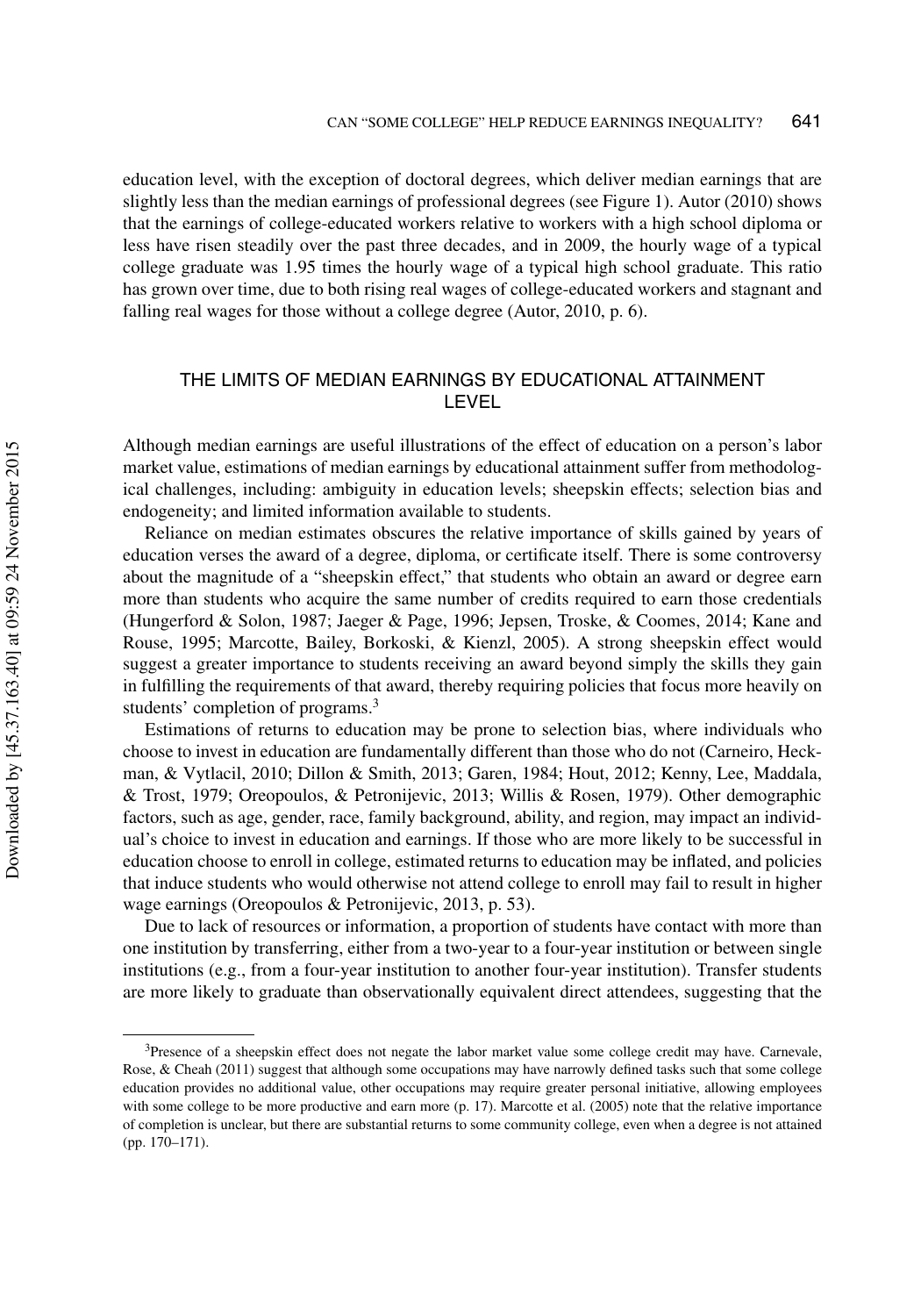"match" between a student and an institution may play a role in the likelihood of graduation (Andrews, Li, & Lovenheim, 2014, p. 34). Median estimates often fail to take into account the heterogeneous paths students take to educational attainment, because these transfers are methodologically difficult to account for (Andrews et al., 2014; Light & Strayer, 2004).

Much of the scholarly research in higher education and economics relies on traditional measures of educational attainment based on formal academic degrees, including high school diplomas, associate degrees, bachelor's degrees, and advanced (master's and professional) degrees. Indeed, attention is increasingly being paid to a wide variety of educational credentials other than academic degrees that have significant labor market value. The current, official "some college" educational attainment category in federal government-sponsored surveys makes an analysis of this subgroup particularly challenging.

In addition, median earnings are less meaningful when considering the variation in educational attainment within (rather than across) categories. For example, the official Census category comprised of those who have attained "some college, no degree" includes but is not limited to students who have completed certificates, who are currently enrolled, or who acquired credit but have not earned a credential. Consequentially, individuals in this category have varied occupations and earnings. Although there is substantial evidence of the returns to associate degrees, there is considerably less literature on the returns to certificates and diplomas.4

Certificates are awarded by educational institutions upon completion of programs of study (Bosworth, 2010, p. ii). Certificates can be awarded by public, two-year institutions or by private, for-profit institutions, such as nondegree-granting businesses or vocational, technical, or trade schools Carnevale, Cheah, & Strohl, 2012, p. 3). In contrast, certifications and licenses are typically awarded by a nonacademic third party and are time-limited, requiring either recertification or renewal. Often industry-based, certifications are awarded after successful performance on a test. Licenses are awarded by a licensing agency based on predetermined criteria, which may include a degree, certificate, apprenticeship, certification, or work experience (Bielick, Cronen, Stone, Montaquila, & Roth, 2013, p. 5). Thus, the return on the investment and the benefit of certain types of "some college" can vary.

Median estimates of the labor market returns to education can obscure the enormous "earnings overlap," where those with lower educational attainment earn more than those with higher educational attainment. Indeed, approximately 14% of those with a high school diploma and 23% of those with an associate degree earn the same amount or more than the median earnings of a bachelor's degree holder (Carnevale et al., 2011, p. 7). This overlap is largely attributed to differences in occupation (Carnevale et al., 2012; Oreopoulos & Petronijevic, 2013); however, studies have shown that earnings also vary enormously depending on college quality (Black & Smith, 2006; Hoekstra, 2009; Kane & Rouse, 1995), gender, and race (Carnevale et al., 2011; Dickson & Harmon, 2011).

Analysis of the "earnings overlap" can suffer from the same methodological concerns as median estimates; however, its most significant challenge is the breadth of the category, "some

<sup>&</sup>lt;sup>4</sup>Jepsen et al. (2014) show that associate degrees and diplomas have quarterly returns of approximately \$1,500 for men and \$2,000 for women, with a smaller, still positive return for certificates: \$300 per quarter for men and women based on data from the Kentucky Community and Technical College System (KCTCS) (pp. 35–37). Lang and Weinstein (2013) note that returns for certificates may vary across majors and between for-profit and not-for-profit institutions (pp. 236–238).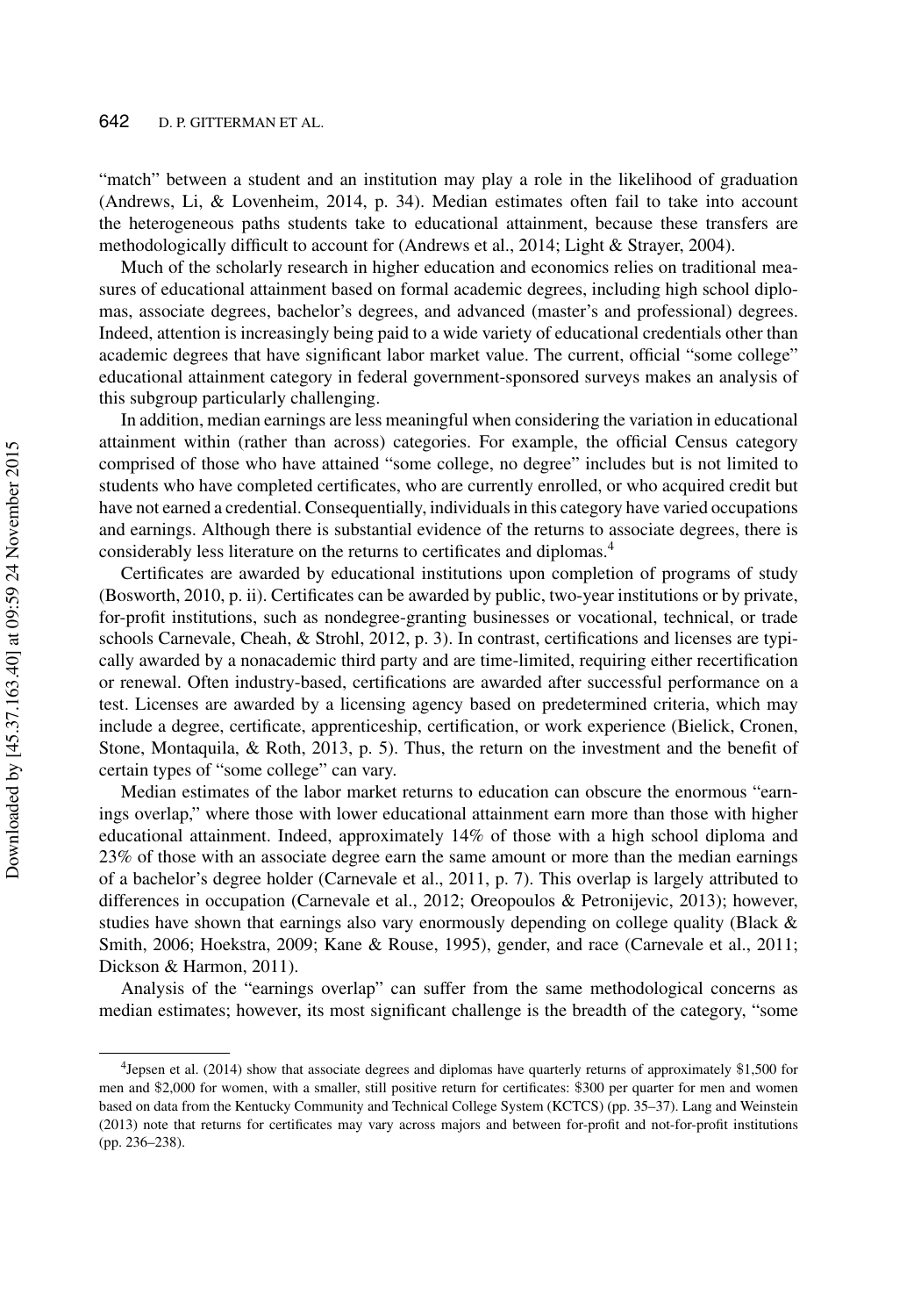college, no degree." As discussed earlier, "some college" is a heterogeneous group of individuals, including certificate and diploma holders as well as dropouts. Without the ability to observe the variation within the "some college" category, the difference in earnings between individuals at different educational attainment levels cannot be truly captured.

In recent years, more attention has been paid to educational credentials (other than academic degrees) that have labor market value (Carnevale et al., 2012). Researchers have begun to evaluate the role of these "alternative educational credentials" in job placement, earnings, and career advancement (Ewert & Kominski, 2014). It is estimated that 25% of the U.S. population hold alternative credentials (Ewert & Kominski, 2014). Although these credentials include professional certifications, licenses, and educational certificates, educational certificates were most prevalent at the associate degree and "some college" level.

Ewert and Kominski (2014) report that 11.2 million adults with a high school education or less hold a professional certification, which if categorized as *more than high school* would represent a recategorization of almost 5% of the population. Individuals with the highest rate of alternative credential attainment are those with more advanced education (Ewert & Kominski, 2014, p. 3). Women with advanced degrees hold alternative credentials at a higher rate than men; however, men with less than a high school diploma hold professional certifications or licenses at a higher rate than women (Ewert & Kominski, 2014, p. 7). The industries with the highest rates of workers holding alternative credentials were educational services, health care, and social assistance industries (Ewert & Kominski, 2014, p.10).

#### METHODS AND DATA: IDENTIFICATION OF "SOME COLLEGE"

There are several data sources that can be used to identify "some college" (or sub-baccalaureate educational attainment) in the United States. Because of the growing interest in nondegree credentials, the Interagency Working Group on Expanded Measures of Enrollment and Attainment (GEMEnA) was formed in 2009 under the leadership of the National Center for Education Statistics (NCES, 2011). GEMEnA seeks to incorporate valid measurement of participation in credentialing, certification, and licensing programs into key federal data collections (NCES, 2011).

The group informed the addition of nine questions in wave 13 of the 2008 Survey of Income and Program Participation (SIPP). The additional questions on certifications and licensing within SIPP provide the most robust information on individuals holding nondegree credentials for work, including certifications, licenses, and certificates (Ewert & Kominski, 2014, p. 3). The SIPP also collects information about respondents' employment, earnings, assets, and receipt of federal income transfer and support programs. The SIPP sample is too narrow to disaggregate by state or region. More questions addressing this population are being tested in other federal surveys administered by NCES and the National Science Foundation, for which data is not yet available. The SIPP also does not distinguish between vocational or academic associate degrees.

The American Community Survey (ACS) reports "some college" as a broad category. In 2009, the American Community Survey included a new question asking respondents with a bachelor's degree to provide their undergraduate major. This data set can provide information about the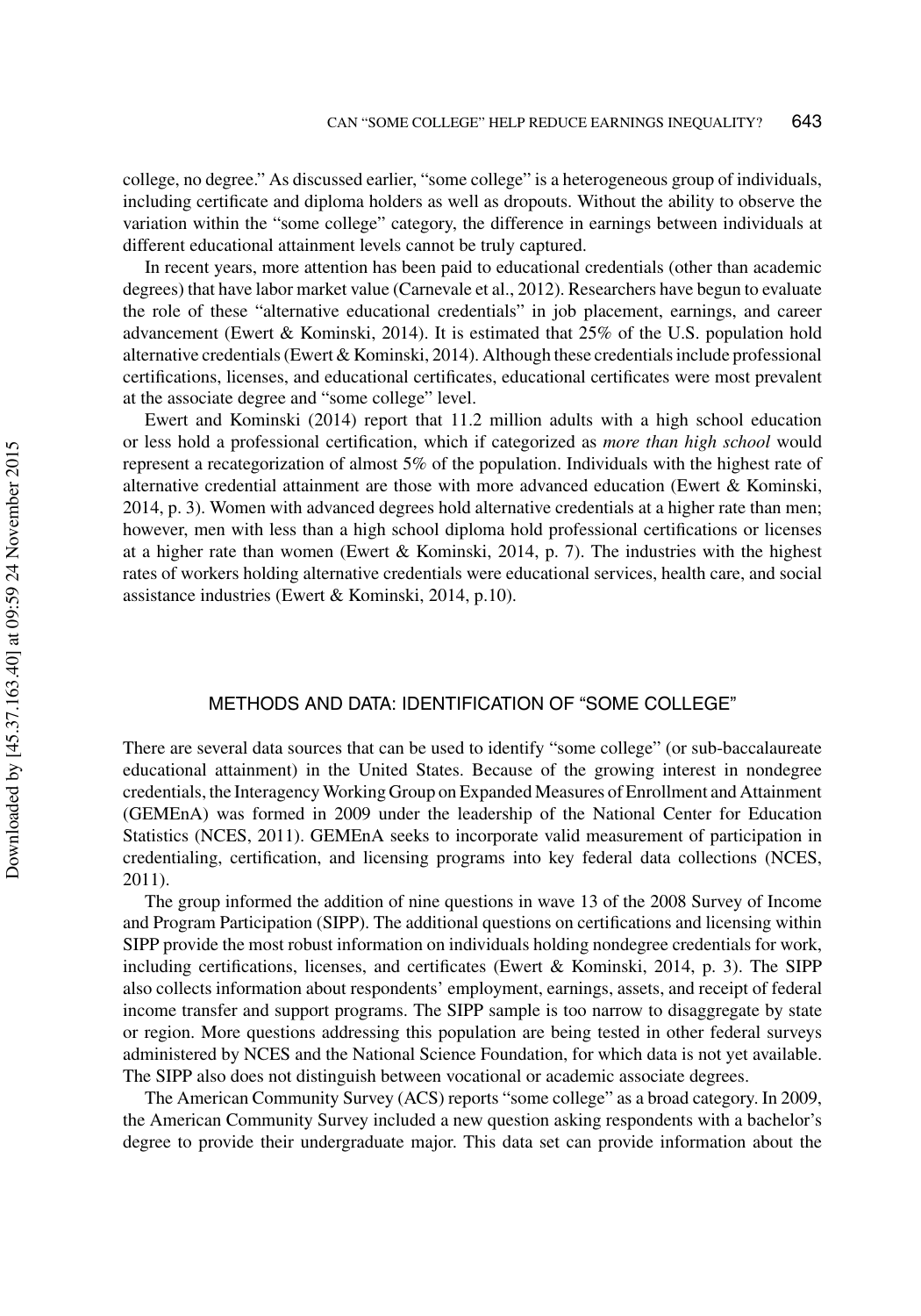

FIGURE 2 Educational attainment by proportion of the population, 2012. *Source.* U.S. ACS (2012).

relationship between the field of bachelor's degrees, median annual earnings, and the likelihood of full-time employment.<sup>5</sup>

In the ACS, respondents who have acquired some college credit but have not earned an associate degree or bachelor's degree fall into two categories: "Some college credit, but less than 1 year of college credit" or "1 or more years of college credit, no degree." The ACS's "some college" includes those with alternative credentials such as certifications, licenses, and certificates as well as those who enrolled in a postsecondary program and subsequently dropped out before completing their studies. However, the ACS does not specify if the student has completed an alternative credential within this categorization. Further, the ACS does not differentiate between the types of associate degree: whether the degree is vocational or academic. Because there is wide variation within the ACS categories "some college" and "AA degree," the ACS is limited in its scope for analysis of sub-baccalaureate study as it relates to labor market value.

As shown in Figure 2, the ACS (2012) reports that almost one third of the population (30.11%) ages 25–64 have completed "some college"—that is, some type of education after high school but less than a formal bachelor's degree. Nine percent earned an associate degree, and approximately 21% are classified as "some college," without significant variation across regions. The data reveal that 30% possess a bachelor's degree or higher, while 40% have earned the equivalent of a high school diploma or less.<sup>6</sup> The average across all states for individuals reporting their highest level of educational attainment as "some college" was 21.9%, with a median of 21.84%, and a range of 14.78 percentage points. Upon including individuals reporting an associate degree, the average jumps to 29.82%, with a median of 29.70%, and a range of 20.01 percentage points.

<sup>5</sup>For example, see U.S. Census Bureau (n.d.).

<sup>6</sup>For the distribution of "some college" by state using 2008–2012 data from the American Community Survey, see Appendix 1.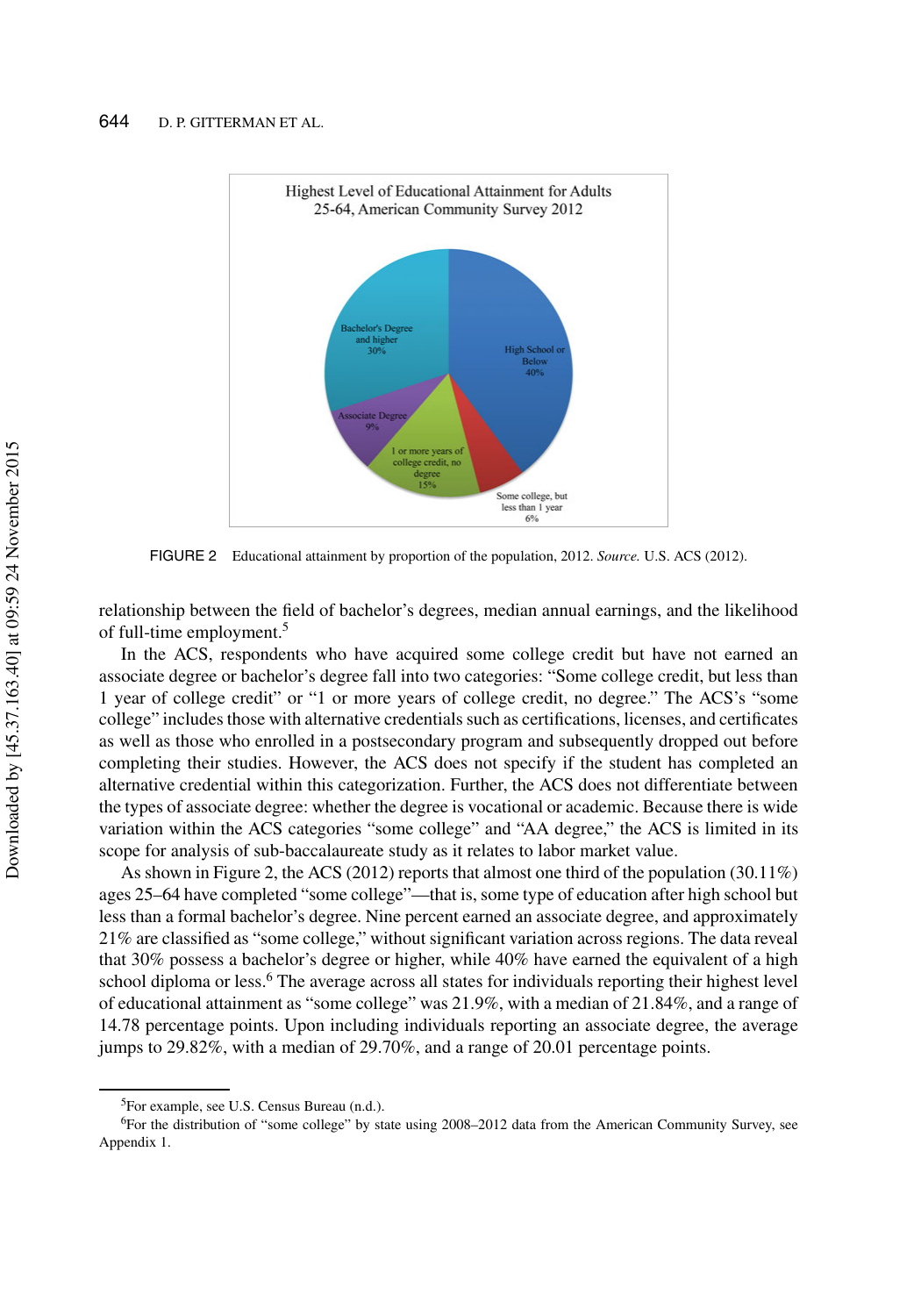The Panel Study on Income Dynamics (PSID) identifies respondents who have received a certification, license, (non-high school) diploma, or certificate, as well as the attainment categories specified in the ACS. The field of study and type of awarding institution of respondent's credential is also collected. However, like the SIPP, the sample size for the PSID is relatively small, posing challenges for statistical analysis. Our analysis relies on three different data sources to investigate the relationship between education and annual earned income.<sup>7</sup> These include: the American Community Survey  $(ACS)^8$ , the Panel Study of Income Dynamics  $(PSID)^9$  and the Survey of Income Program Participation (SIPP).<sup>10</sup> Our outcome of interest is all earned income, which includes wage and salary income, farm income, and self-employed business income.

#### CAN "SOME COLLEGE" REDUCE FUTURE EARNINGS INEQUALITY?

This analysis focuses on the relationship between education and earned income for those reporting "some college," but not completing their bachelor's or associate degree. As previously mentioned, the ACS does not identify those who have earned alternative forms of education, which may be "hidden" in the "one year of college" and "less than one year of college" attainment codes. The PSID and SIPP, on the other hand, allow us to investigate the relationship between certificates and earned income. The focus of our analysis is on the 2011 PSID, as it is the most recent panel available, and the 2008, wave 13 (calendar year 2012) of the SIPP, because of the previously mentioned topical module including detailed information on certificate type.

Although the ACS and SIPP are nationally representative, the PSID oversampled low-income families in 1968 and then followed them and their posterity. However, as seen in the figures, the relationship between education and income is very similar. Figure 3 shows that higher levels of educational attainment are associated with higher median earned income.<sup>11</sup> Focusing on the ACS, higher levels of educational attainment are associated with higher levels of median income, and with the exception of relatively higher median income for those with less than a year of college in 1970 and 1980, the positive relationship between education and income has not changed much over the last 40 years.<sup>12</sup> The PSID panel reveals that each additional year of college, even for those who did not earn a degree (*No1Dyr* to *No3Dyr*), is associated with higher median income. There is a 9.4% difference in median earned income between those completing one year of college without a degree and those earning a high school degree (median of \$32,000 for high school and \$35,000 for one year of college), although the percent difference in median income is smaller when comparing one to two years (8.6%) and two to three years (5.3%) of college education. There is a relatively large difference in income  $(9.5%)$  for those with an associate

<sup>&</sup>lt;sup>7</sup>See Appendix 2 for a description of data preparation.

<sup>8</sup>Ruggles et al. (2014). For more on the ACS, see http://www.census.gov/acs/www/guidance for data users/subjects/ 9PSID (2014). For more on the PSID, see http://psidonline.isr.umich.edu/Studies.aspx

<sup>&</sup>lt;sup>10</sup>U.S. Department of Commerce (2014). For more on the SIPP, see http://www.nber.org/data/survey-ofincome-and-program-participation-sipp-data.html and http://www.census.gov/sipp/

 $11$ Note that the results in this article are descriptive in nature and as mentioned in the literature review are subject to selection bias; for instance, we show that those earning certain degrees/certificates earn at least as much as bachelor's degree holders, but cannot make the statement that these degrees will causally increase the recipient's earnings because this is not tested.

<sup>12</sup>See Appendix 3 for historical box plots from 1970 to 2010.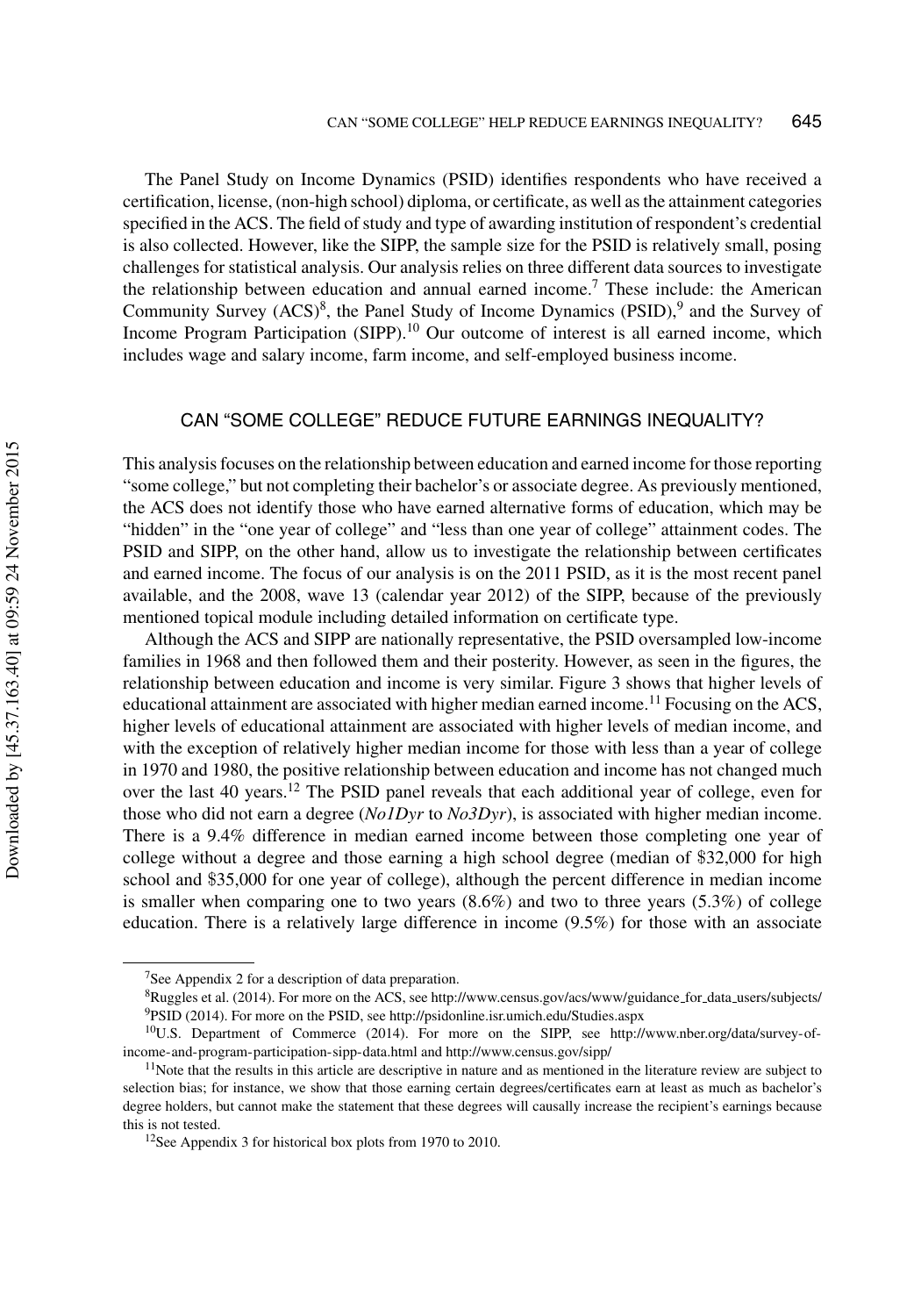

FIGURE 3 Median income by educational attainment. *Note.* The outcome is all earned income (wage and salary income plus farm and self-employment income). The bar graphs depict the median level of income for each educational attainment category. The sample includes 25- to 64-year-olds, working 52 weeks (or 35+ hours per week in the SIPP), usually working at least one hour per week, and with positive earned income. *Source:* U.S. ACS (2012), PSID (2011), SIPP 2008 Wave 13 (2012).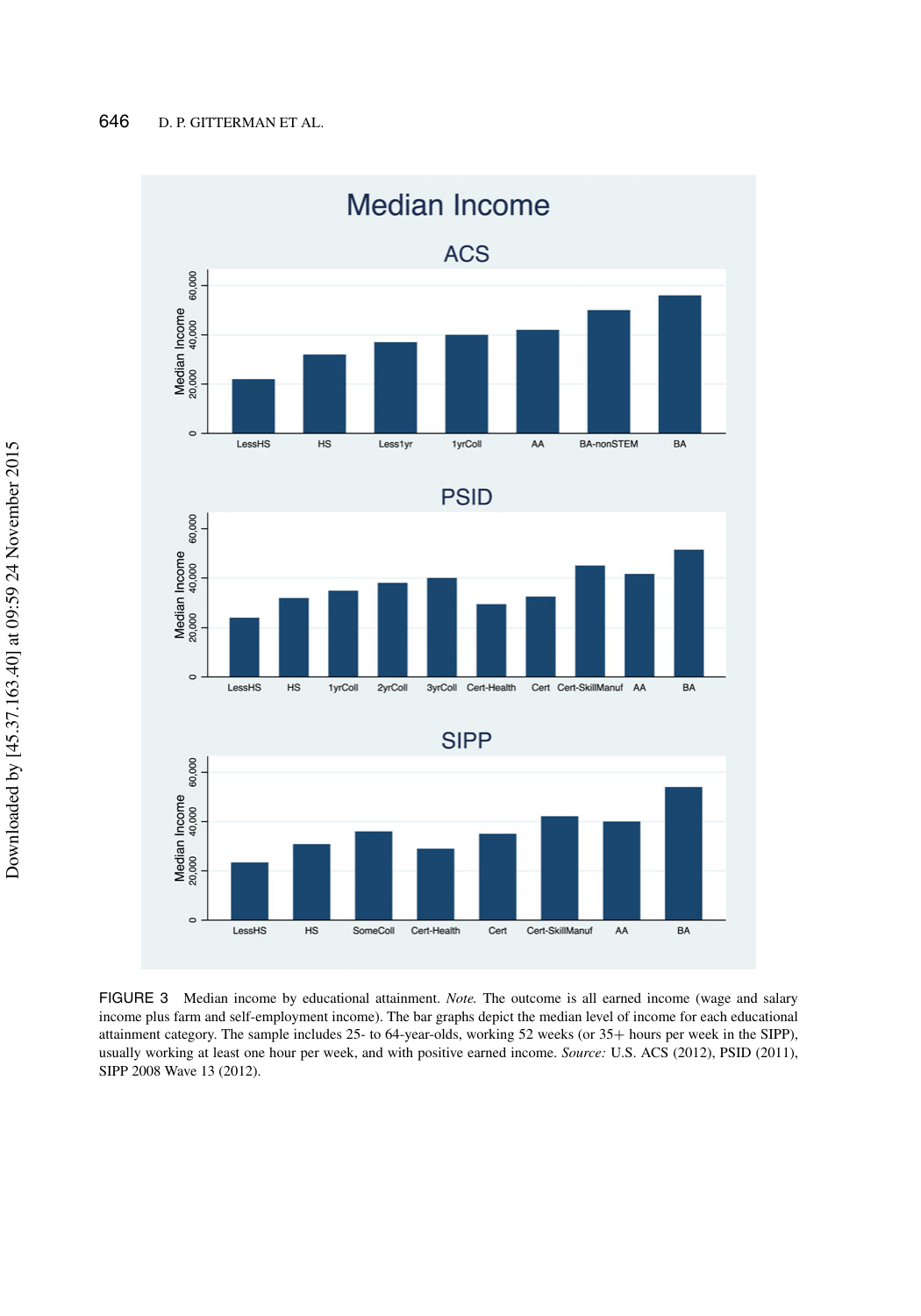degree compared to those with two years of college without a degree (median of \$38,000 for two years of college compared to \$41,622 for associate degree), indicating that sheepskin effects may also be important at lower levels of college education. The median for certificate holders is only slightly above that of high school degree holders (\$32,600 compared to \$32,000). However, just as there is a high degree of heterogeneity across bachelor's degree majors, there is also a significant amount of heterogeneity across certificate types. The PSID and SIPP show that certificate holders do not appear to earn much more than those with a high school degree, unless the certificate is in skilled manufacturing or law enforcement (not pictured), while those with a health-related certificate appear to fare worse than high school diploma holders.

Because the analysis confirms that those with higher levels of education have higher median income, we next analyze the amount of income overlap between those with lower levels of education and those with a bachelor's degree. The box plots in Figure 4 are graphical tools to visualize key statistical measures, such as the median and the first and third quartiles of the income distribution. The box plots show differences in the median as well as variation in the distribution of income across the different educational attainment categories. Although a bachelor's degree is associated with the highest median earned income, the box plots in Figure 4 reveal that there is a relatively large amount of overlap with lower levels of college education. To focus more on this overlap, we provide the proportion of those in each educational category that earn more than the median for bachelor's degree holders (calculated separately for each data set) in Figure  $5^{13}$ All data sets show that roughly 30% of associate degree holders earn more than the median bachelor's degree holder, while this is only true for 5% to 12% of those with less than a high school degree. The PSID and SIPP panels show that 32% to 40% of those earning a certificate in skilled manufacturing earn more than the median bachelor's degree holder. These findings indicate that a large portion of individuals with less educational attainment than a bachelor's degree earn income higher than the "typical" bachelor's degree holder. It is important to highlight that due to the small number of observations in the PSID and SIPP, future research must investigate the relationship between the type of certificate and earned income using the forthcoming Census's certificate data.

# "SOME COLLEGE" AND EARNINGS: IMPLICATIONS FOR POLICY AND PRACTICE

What do the data and evidence about "some college" tell us? Maybe "some types" of "some college" might reduce earnings inequality? If some high school students are able to increase their labor market value with less debt, are we making strides toward reducing earnings inequality? What public policies do they point to for the future? What types of information would help parents and young adults make future educational choices?

Further understanding of variation in earnings within education categories is critical to equip young adults to make decisions about investing in education, particularly given that the costs of education are significant. Two thirds of college seniors who graduated in 2010 had student loan

<sup>13</sup>For further information, see Appendix 4.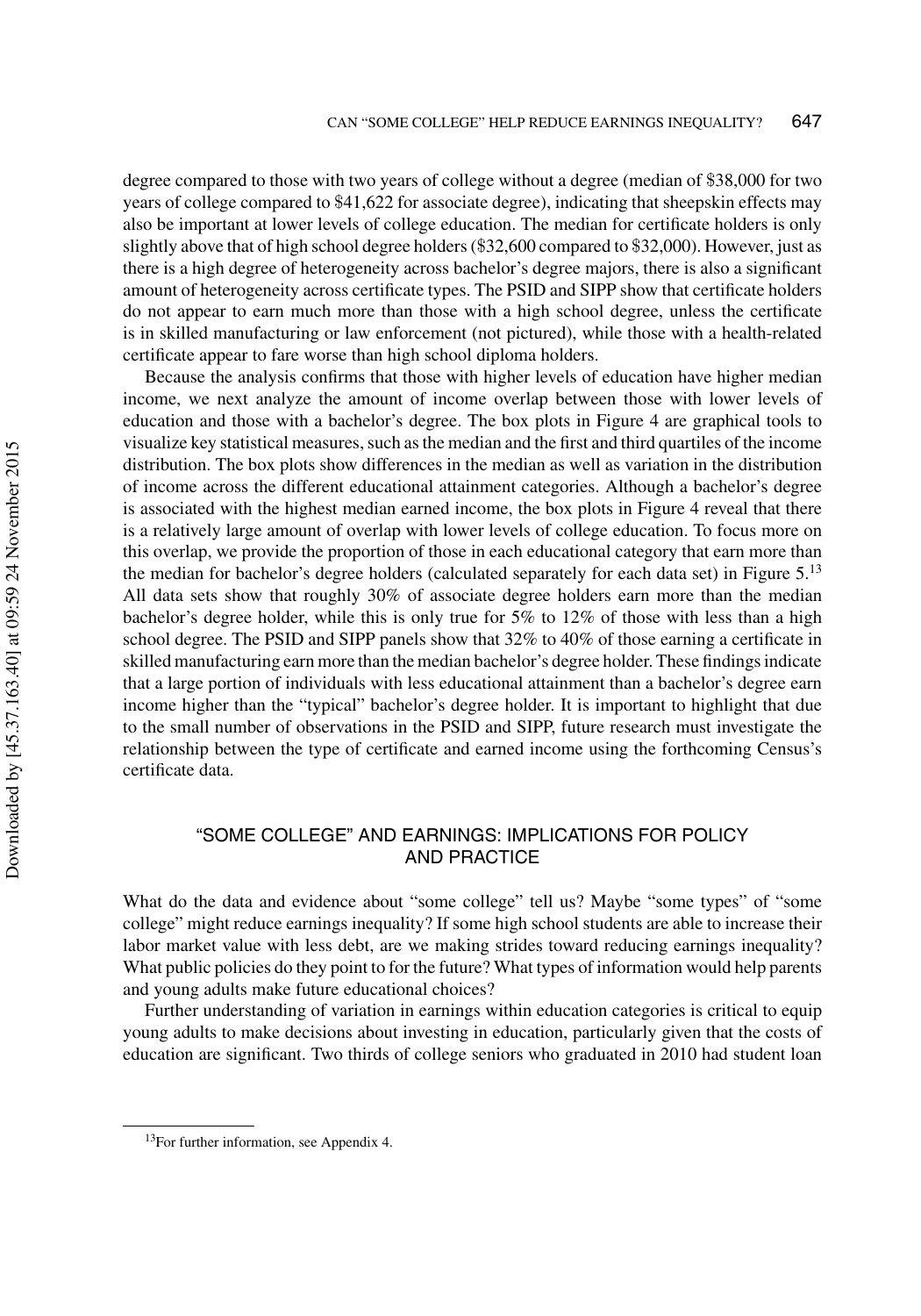

FIGURE 4 Box plots of earned income by educational attainment. *Note.* The outcome is all earned income (wage and salary income plus farm and self-employment income). The box plots depict the 25th to 75th percentile, with the solid line within the box representing the median. The sample includes 25- to 64-year-olds, working 52 weeks (or 35+ hours per week in the SIPP), usually working at least one hour per week, and with positive earned income. *Source.* U.S. ACS (2012), PSID (2011), SIPP 2008 Wave 13 (2012).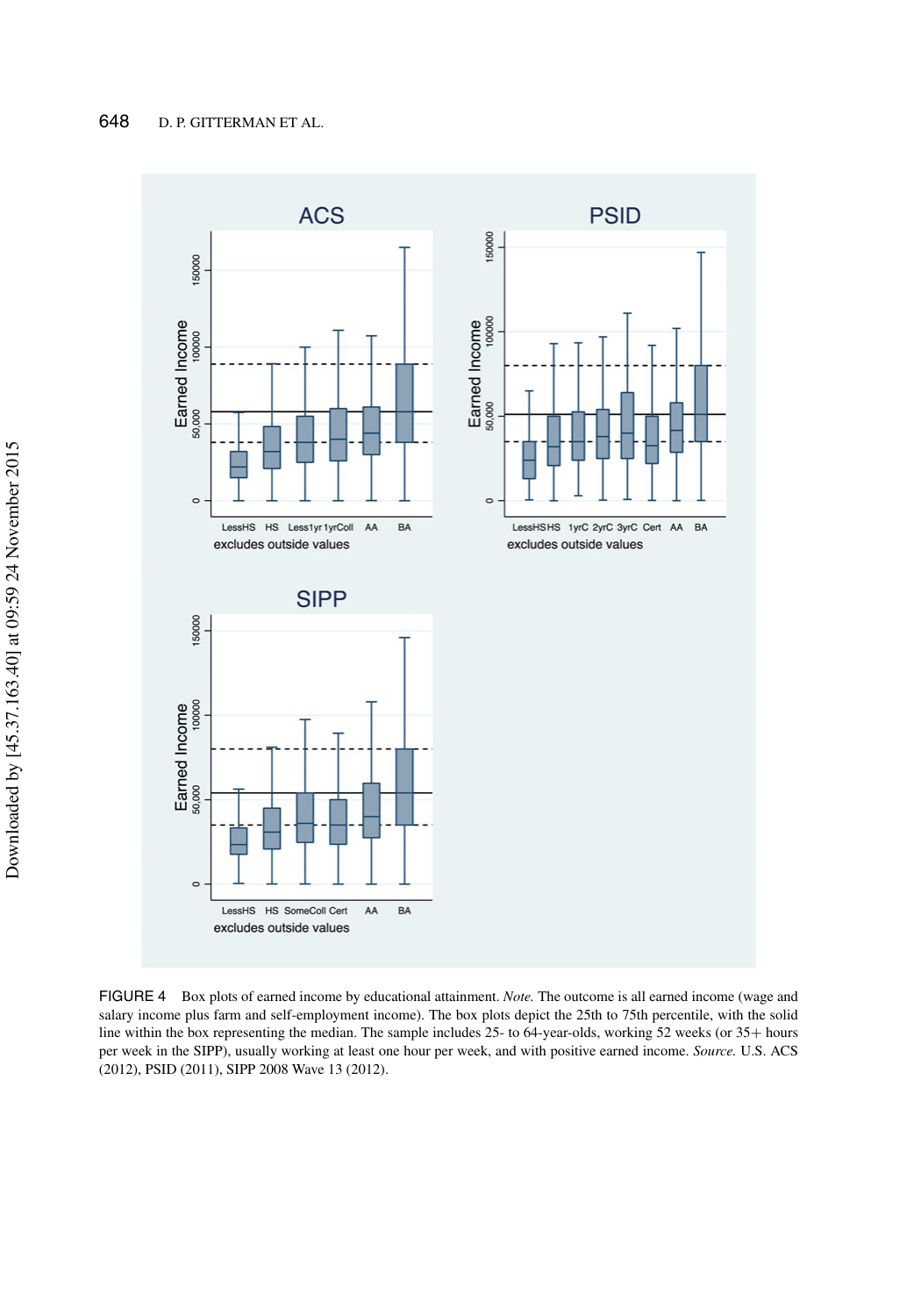

FIGURE 5 Proportion earning more than BA median. *Note.* The outcome is all earned income (wage and salary income plus farm and self-employment income). The bar graphs depict the proportion of individuals with each educational attainment earning at least as much as the median level of income for a bachelor's degree (calculated separately for each data set). The sample includes 25- to 64-year-olds, working 52 weeks (or 35+ hours per week in the SIPP), usually working at least one hour per week, and with positive earned income. *Source.* U.S. ACS (2012), PSID (2011), SIPP 2008 Wave 13 (2012).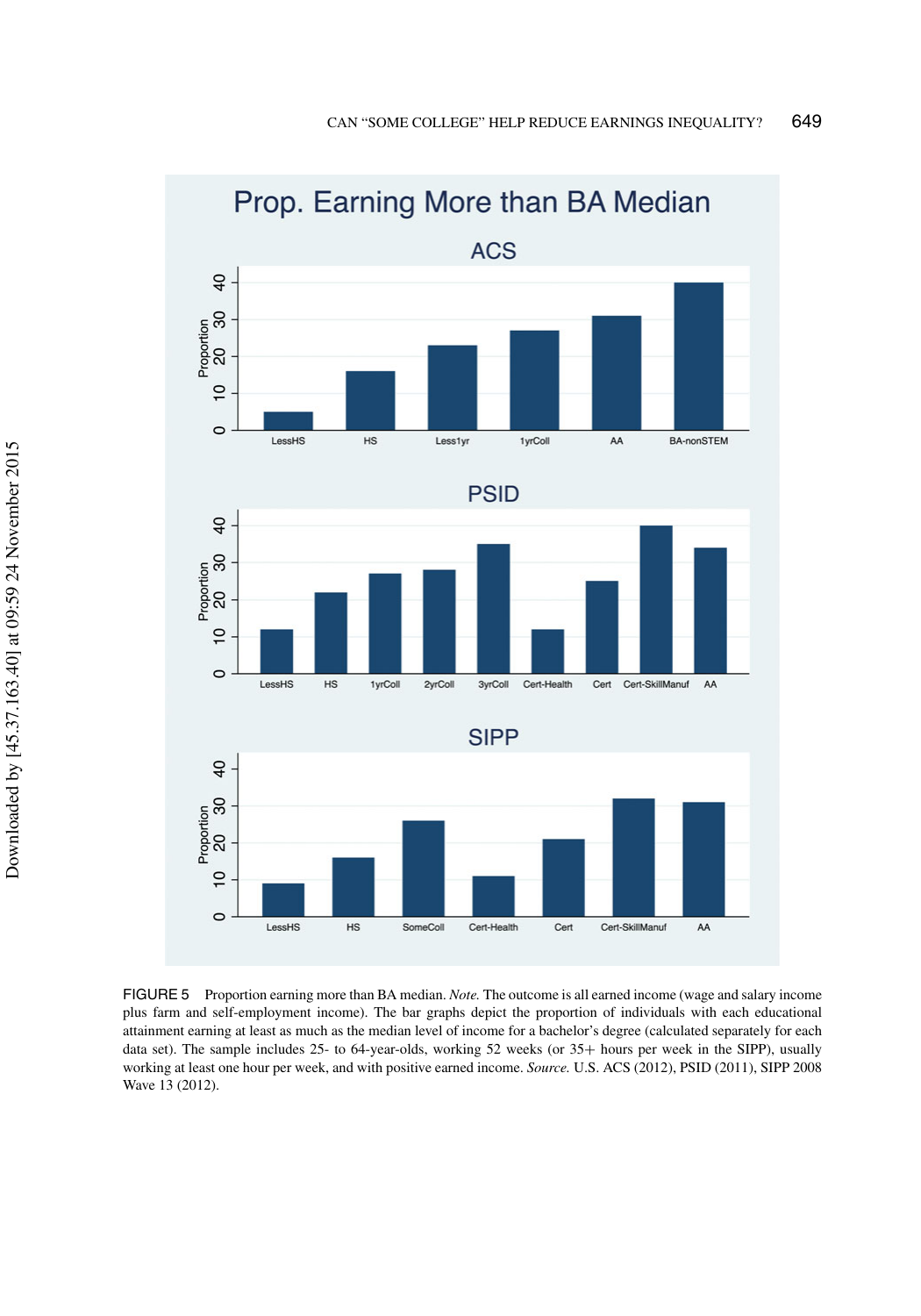debt, with the average amount of debt approximately \$25,250 (Reed, 2011). Prospective students must increasingly consider the labor market returns to education against the debt their earnings must service.

If a certificate or associate degree can provide some with equal or better earnings at a lower cost (and thus lower debt burden), as our data indicate, lower levels of educational attainment may be more appropriate for some people rather than a four-year degree. Some certificate-holders' earnings, particularly those in STEM (science, technology, engineering, and mathematics) fields are already comparable to workers with college degrees, although there is wide variation in the earnings for certificate holders based on gender, field of study, and occupation. "Middle-skill" jobs, which require more than a high school diploma but not a four-year degree, already make up a significant part of the labor market (National Skills Coalition, n.d.) and may represent a viable option for some young adults.

Policymakers, educators, and parents must pay particular attention to the fit between educational qualifications and future labor market opportunities, and researchers must advance understandings of the relative gains of various levels of educational attainment. What information is already available? For one example, the U.S. Bureau of Labor Statistics (BLS) provides information about education and training requirements for hundreds of occupations. The BLS education and training system allows for a fuller understanding of the preparation needed for entry into and competency in a given occupation by examining the work experience in related occupations as well as the on-the-job training and the required education. Policymakers, education leaders, high school and postsecondary students, their teachers, counselors, and parents who face future choices can use this information to help align their individual education and career plans with future occupational trends and employment opportunities.

Our knowledge of the "some college" category and its implications for earnings await more attention. Researchers must become increasingly interested in measuring the effect of "some college" on an individual's economic, educational, and career trajectory. Securing a formal degree is not the only pathway through which people receive training and develop skills that pay off in the labor market. In addition to, or instead of, regular schooling, people do earn educational certificates, professional certifications or licenses, or participate in noncredit courses, on-the-job training, or apprenticeships (Ewert & Kominski, 2014). Further research is needed to identify which certificate investments will produce a high return on investment and meet workforce needs. New evidence can shift stale political debates and offer opportunities for policy reform.

Most policy-oriented scholars agree that everyone should have access to some form of postsecondary education or training. That is, every capable and interested student should be afforded the opportunity to attend college or to complete some kind of postsecondary credential with relevance to the labor market (e.g., certificates, diplomas, apprenticeships, associate degrees). However, by relying on existing data and only focusing on level of educational attainment (receipt of a high school or college degree), we emphasize how long a student spent acquiring a credential as opposed to exactly what he or she knows. Learning cannot stop once we have a diploma in hand. A formal education can serve as the foundation for productive work. Job experience and training can build on it. Education policymakers must remain focused on the knowledge and skills required for workers in today and tomorrow's economy. This necessitates not only a nuanced understanding of the needs of both students and their prospective employers, but also the promotion of more varied educational pathways to labor market success, and, consequentially, reducing inequality.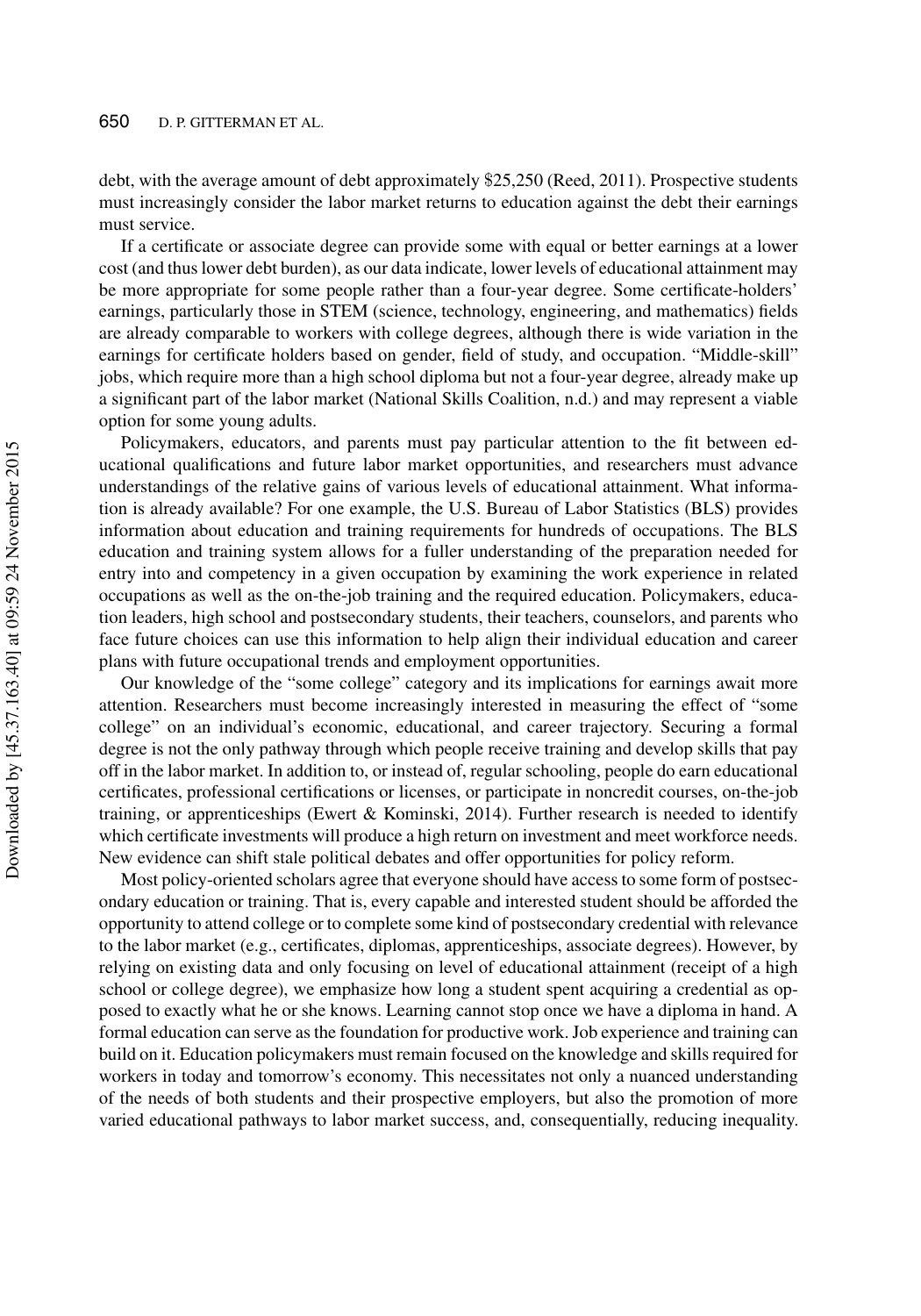Every young adult should be armed with the knowledge to make an informed decision about the postsecondary path that will best improve his or her future labor market success.

#### FUNDING

The authors are grateful for the financial support of a UNC–CH College of Arts and Sciences Interdisciplinary Grant.

# AUTHOR BIOS

Daniel P. Gitterman is Professor of Public Policy and holds the Thomas Willis Lambeth Distinguished Chair in Public Policy at The University of North Carolina-Chapel Hill. Gitterman's research interests include the politics of social policy, and the American presidency and public policy. His book, *Boosting Paychecks: The Politics of Supporting America's Working Poor*, published by Brookings Institution Press, examines the role of federal income tax and minimum wage in supporting low income working families in the United States. He is co-author/editor (with Peter A. Coclanis) of *A Way Forward: Building a Globally Competitive South,* published by and distributed as an e-book by UNC Press.

Jeremy G. Moulton is an Assistant Professor in the Public Policy department at the University of North Carolina, Chapel Hill. His research interests include the economics of aging, selfemployment/entrepreneurship, and the intergenerational transmission of wealth and education.

Dillan Bono-Lunn is a doctoral student in Public Policy and a Royster Fellow at the University of North Carolina at Chapel Hill (UNC). She holds an MSc in international development from the London School of Economics and Political Science (LSE) and a BA in Economics and German from the University of North Carolina at Greensboro (UNCG). Her research interests include social policy, labor policy, and poverty in advanced industrialized countries.

Laura Chrisco is the Assistant Director for Partnerships and Strategy on the Strategy and Policy team at the University of Texas at Austin where she contributes to strategic initiatives for the university through policy analysis and cross-institutional stakeholder engagement. Prior to joining the UT Austin team, Laura completed her Masters in Education Policy from The Harvard Graduate School of Education, where her research focused on access and success in higher education for traditionally underserved students, and educational pathways for undocumented youth.

## **REFERENCES**

Acemoglu, D., & Angrist, J. (2001). How large are human-capital externalities? Evidence from compulsory-schooling laws. In *NBER macroeconomics annual 2000* (Vol. 15, pp. 9–74). Cambridge, MA: MIT Press.

Adelman, C. (1999). *Answers in the tool box. Academic intensity, attendance patterns, and bachelor's degree attainment*. Washington, DC: U.S. Department of Education.

Andrews, R., Li, J., & Lovenheim, M. F. (2014). Heterogeneous paths through college: Detailed patterns and relationships with graduation and earnings. *Economics of Education Review*, *42*, 93–108.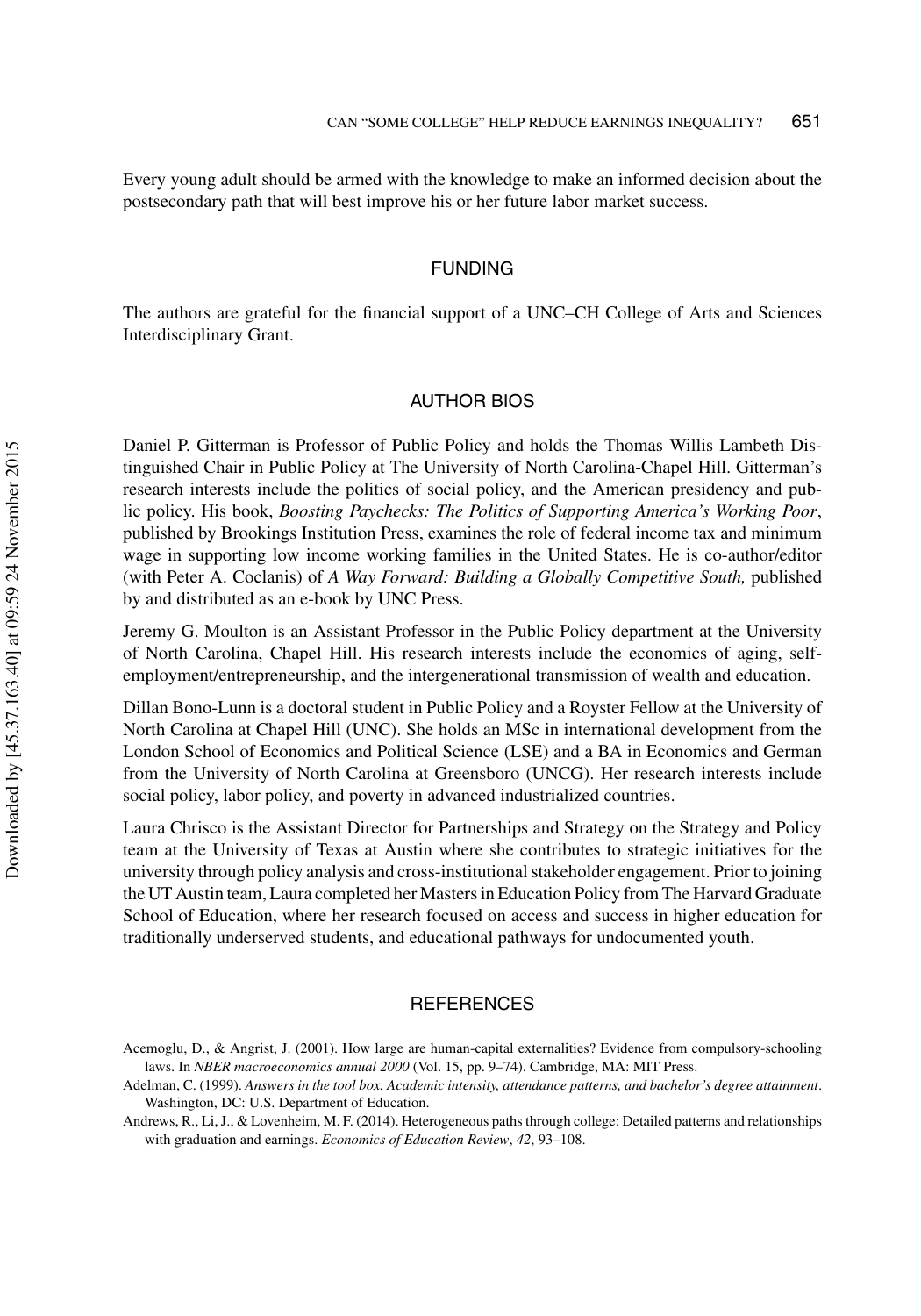#### 652 D. P. GITTERMAN ET AL.

- Aud, S., Wilkinson-Flicker, S., Kristapovich, P., Rathbun, A., Wang, X., & Zhang, J. (2013). The condition of education 2013 (NCES 2013-037). Washington, DC: National Center for Education Statistics.
- Autor, D. (2010). *The polarization of job opportunities in the U.S. labor market: Implications for employment and earnings*. Washington, DC: Center for American Progress and the Hamilton Project.
- Bielick, S., Cronen, S., Stone, C., Montaquila, J. M., & Roth, S. B. (2013). *The Adult Training and Education Survey (ATES) pilot study (*NCES 2013-190*)*. Washington, DC: National Center for Education Statistics.
- Black, D. A., & Smith, J. A. (2006). Estimating the returns to college quality with multiple proxies for quality. *Journal of Labor Economics*, *24*(3), 701–728. doi:10.1086/505067.
- Boesel, D., & Fredland, E. (1999). *College for all? Is there too much emphasis on getting a 4-year college degree?* Washington, DC: Office of Educational Research and Improvement, U.S. Department of Education.
- Bosworth, B. (2010). *Certificates count: An analysis of sub-baccalaureate certificates*. Washington, DC: Complete College America.
- Bound, J., Lovenheim, M. F., & Turner, S. (2012). Increasing time to baccalaureate degree in the United States. *Education, Finance, and Policy*, *7*(4), 375–424.
- Buckles, K., Hagemann, A., Malamud, O., Morrill, M. S., & Wozniak, A. K. (2013). *The Effect of College Education on Health* (Working Paper No. 19222). Retrieved from http://www.nber.org/papers/w19222.
- Card, D. (1999). Chapter 30: The causal effect of education on earnings. In O. C. Ashenfelter & D. Card (Ed.), *Handbook of labor economics* (Vol. 3A, pp. 1801–1863). Retrieved from http://www.sciencedirect.com/science/ article/pii/S1573446399030114
- Carey, K. (2009). Achieving President Obama's college completion goal. *Diverse Issues in Higher Education*, *26*(9), 52–53.
- Carneiro, P., Heckman, J. J., & Vytlacil, E. J. (2010). *Estimating marginal returns to education* (Working Paper No. 16474). Retrieved from http://www.nber.org/papers/w16474
- Carnevale, A. P., Cheah, B., & Strohl, J. (2012). *Hard times, college majors, unemployment and earnings: Not all college degrees are created equal*. Georgetown University Center on Education and the Workforce. Retrieved from http://files.eric.ed.gov/fulltext/ED528241.pdf
- Carnevale, A. P., Rose, S. J., & Cheah, B. (2011). *The college payoff: Education, occupations, lifetime earnings*. Retrieved from https://www2.ed.gov/policy/highered/reg/hearulemaking/2011/collegepayoff.pdf
- Dickson, M., & Harmon, C. (2011). Economic returns to education: What we know, what we don't know, and where we are going—Some brief pointers. *Economics of Education Review*, *30*(6), 1118–1122. doi:10.1016/j.econedurev.2011.08.003.
- Dillon, E. W., & Smith, J. A. (2013). *The determinants of mismatch between students and colleges* (Working Paper No. 19286). Retrieved from http://www.nber.org/papers/w19286
- Domina, T., Conley, A., & Farkas, G. (2011). The link between educational expectations and effort in the college-for-all era. *Sociology of Education*, *84*(2), 93–112.
- Engle, J., & Tinto, V. (2008). Moving beyond access: College success for low-income, first-generation students. Pell Institute for the Study of Opportunity in Higher Education. Retrieved from http://files.eric.ed.gov/fulltext/ED504448. pdf
- Ewert S., & Kominski, R. (2014). *Measuring alternative educational credentials: 2012* (Current Population Report Series P70-138). Retrieved from http://www.census.gov/prod/2014pubs/p70-138.pdf
- Fain, P. (2012). Politicians and pundits ramp up questions about value of degrees. *Inside Higher Ed*. Retrieved August 12, 2014, from https://www.insidehighered.com/news/2012/06/29/politicians-and-punditsramp-questions-about-value-degrees.
- Garen, J. (1984). The returns to schooling: A selectivity bias approach with a continuous choice variable. *Econometrica*, *52*(5), 1199–1218. doi:10.2307/1910996
- Gitterman, D. P., & Coclanis, P. A. (2012). Moving beyond Plato versus plumbers: Individualized education and career pathways for all North Carolinians. Retrieved August 10, 2014, from http://gri.unc.edu/files/2012/09/GRI-Plato\_vs\_ Plumbing-Sept-2012.pdf
- Glass, R. D., & Nygreen, K. (2011). Class, race, and the discourse of "college for all." A response to "Schooling for Democracy." *Democracy and Education*, *19*(1), 7.
- Goldrick-Rab, S. (2007). What higher education has to say about the transition to college. *The Teachers College Record*, *109*(10), 2444–2481.
- Hoekstra, M. (2009). The effect of attending the flagship state university on earnings: A discontinuity-based approach. *Review of Economics and Statistics*, *91*(4), 717–724. doi:10.1162/rest.91.4.717.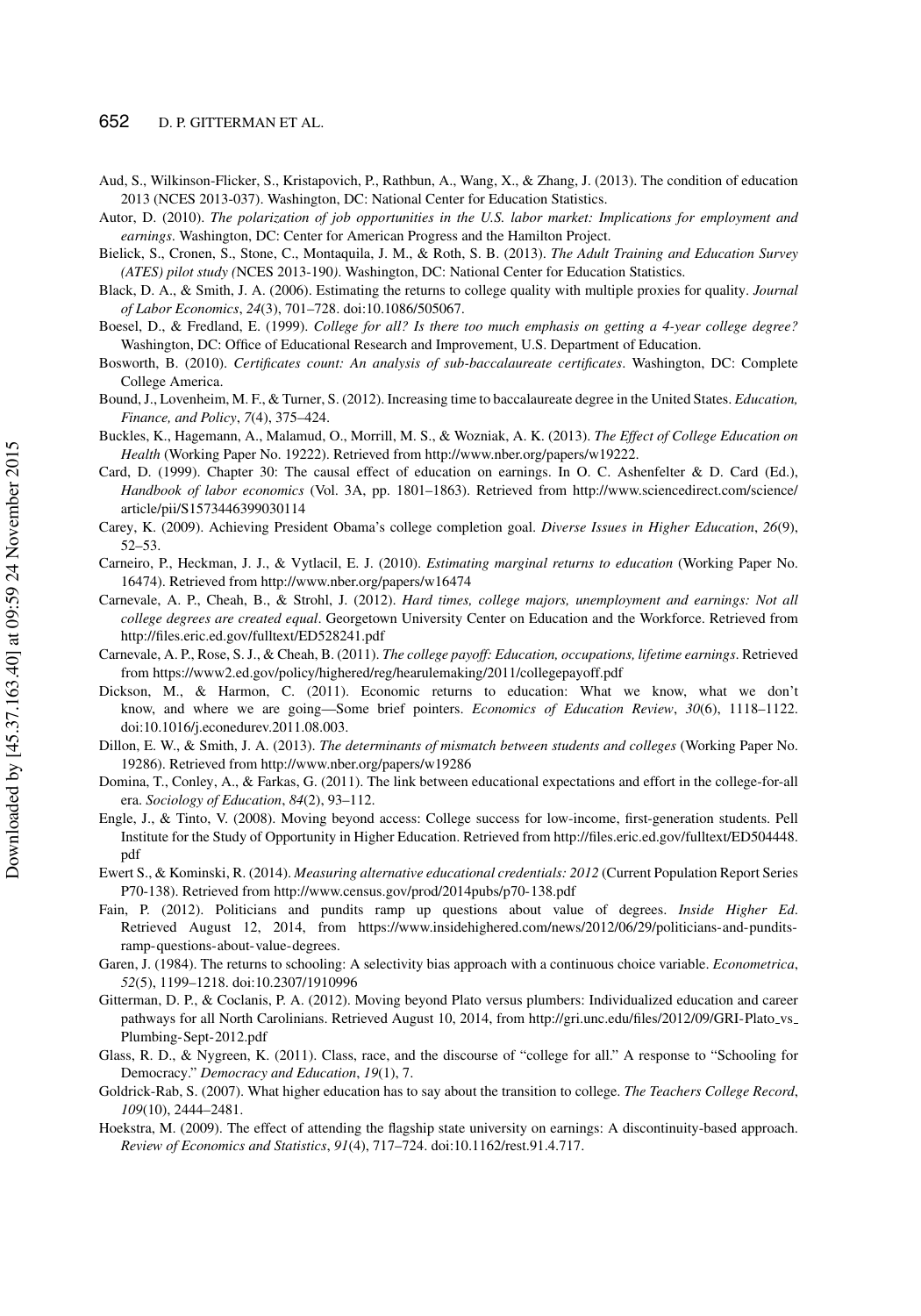- Horn, L., Nevill, S., & Griffith, J. (2006). *Profile of undergraduates in U.S. postsecondary education institutions, 2003–04: With a special analysis of community college students (*NCES 2006-184*)*. Washington, DC: National Center for Education Statistics.
- Hout, M. (2012). Social and economic returns to college education in the United States. *Annual Review of Sociology*, *38*(1), 379–400. doi:10.1146/annurev.soc.012809.102503
- Hungerford, T., & Solon, G. (1987). Sheepskin effects in the returns to education. *The Review of Economics and Statistics*, *69*(1), 175–177. doi:10.2307/1937919.
- Jaeger, D. A., & Page, M. E. (1996). Degrees matter: New evidence on sheepskin effects in the returns to education. *The Review of Economics and Statistics*, 733–740.
- Jepsen, C., Troske, K., & Coomes, P. (2014). The labor-market returns to community college degrees, diplomas, and certificates. *Journal of Labor Economics*, *32*(1), 95–121. doi:10.1086/671809.
- Kane, T. J., & Rouse, C. E. (1995). Labor-market returns to two- and four-year college. *The American Economic Review*, *85*(3), 600–614.
- Kenny, L. W., Lee, L.-F., Maddala, G. S., & Trost, R. P. (1979). Returns to college education: An investigation of selfselection bias based on the project talent data. *International Economic Review*, *20*(3), 775–789. doi:10.2307/2526272.
- Klein, J. (2012, May). Learning that works. *Time.* Retrieved from http://content.time.com/time/magazine/article/ 0,9171,2113794,00.html
- Kolesnikova, N. (2010, January). The return to education isn't calculated easily. *The Regional Economist.* Retrieved from https://www.stlouisfed.org/publications/regional-economist/january-2010/the-return-to-educationisnt-calculated-easily
- Krueger, A. B., & Lindahl, M. (2001). Education for growth: Why and for whom? *Journal of Economic Literature*, *39*(4), 1101–1136.
- Lang, K., & Weinstein, R. (2013). The wage effects of not-for-profit and for-profit certifications: Better data, somewhat different results. *Labour Economics*, *24*, 230–243. doi:10.1016/j.labeco.2013.09.001.
- Light, A., & Strayer, W. (2004). Who receives the college wage premium? Assessing the labor market returns to degrees and college transfer patterns. *Journal of Human Resources*, *39*(3), 746–773.
- Lochner, L. (2004). Education, work, and crime: A human capital approach. *International Economic Review*, *45*(3), 811–843. doi:10.1111/j.0020-6598.2004.00288.x
- Marcotte, D. E., Bailey, T., Borkoski, C., & Kienzl, G. S. (2005). The returns of a community college education: Evidence from the National Education Longitudinal Survey. *Educational Evaluation and Policy Analysis*, *27*(2), 157–175. doi:10.3102/01623737027002157.
- Martinez, M., & Klopott, S. (2005). *The link between high school reform and college access and success for low-income and minority youth*. Washington, DC: American Youth Policy Forum and Pathways to College Network.
- Moretti, E. (2004). Estimating the social return to higher education: Evidence from longitudinal and repeated crosssectional data. *Journal of Econometrics*, *121*(1–2), 175–212. doi:10.1016/j.jeconom.2003.10.015.
- National Skills Coalition. (n.d.). Middle-skill job fact sheets. Retrieved August 10, 2014, from http://www. nationalskillscoalition.org/state-policy/fact-sheets
- The Nation's Report Card. (2013). Are the nation's 12th graders making progress in mathematics and reading? Retrieved July 7, 2014, from http://nationsreportcard.gov/reading math g12 2013/#/
- NCES (National Center for Education Statistics). (2011). *Community college student outcomes: 1994–2009* (NCES 2012-253). Retrieved from https://nces.ed.gov/pubsearch/pubsinfo.asp?pubid=2012253
- NCES (National Center for Education Statistics). (2014). Digest of Education Statistics, Table 326.20. Retrieved July 7, 2014, from http://nces.ed.gov/programs/digest/d13/tables/dt13 326.20.asp
- Oakes, J. (1985). *Keeping track*. New Haven, CT: Yale University Press.
- OECD (Organisation for Economic Cooperation and Development). (2008). *Education at a glance 2008, OECD indicators*, Table C1.1. Retrieved July 7, 2014, from http://www.oecd.org/education/skills-beyond-school/41284038.pdf
- OECD (Organisation for Economic Cooperation and Development). (2013). *Education at a glance 2013, OECD indicators.* Retrieved July 7, 2014, from http://www.oecd.org/edu/eag2013%20(eng)–FINAL%2020%20June%202013.pdf
- Oreopoulos, P., & Petronijevic, U. (2013). Making college worth it: A review of the returns to higher education. *The Future of Children*, *23*(1), 41–65. doi:10.1353/foc.2013.0001
- Oreopoulos, P., & Salvanes, K. G. (2011). Priceless: The nonpecuniary benefits of schooling. *The Journal of Economic Perspectives*, 159–184.
- Phillips, M. (2012, May 29). Why should we care about vocational education? [Blog post]. Retrieved August 11, 2014, from http://www.edutopia.org/blog/vocational-education-benefits-mark-phillips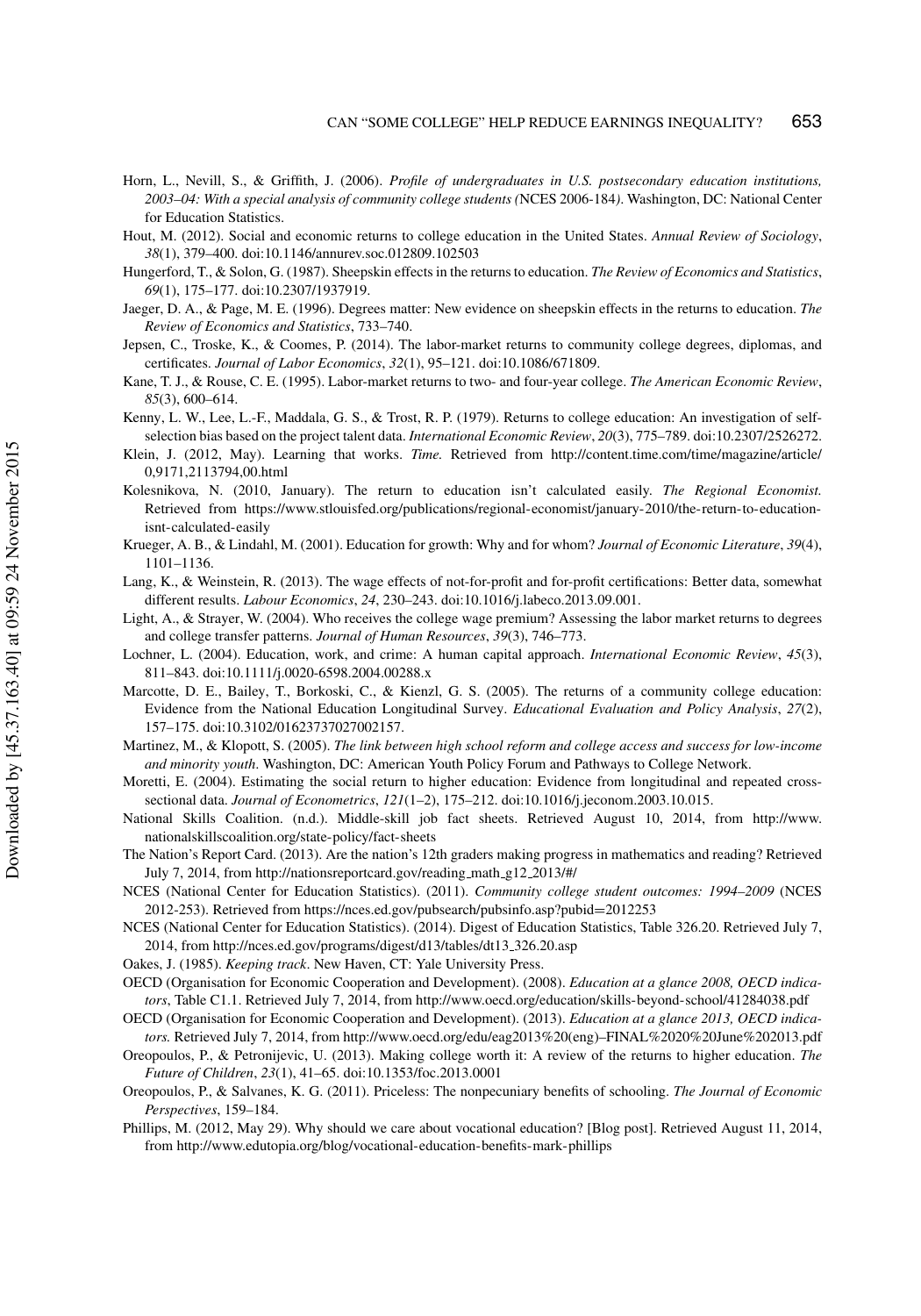#### 654 D. P. GITTERMAN ET AL.

- PSID (Panel Study of Income Dynamics, public use dataset). (2014). Produced and distributed by the Survey Research Center, Institute for Social Research, University of Michigan, Ann Arbor, MI. Available at https://psidonline.isr.umich.edu
- Reed, M. (2011). *Student debt and the class of 2010*. Washington, DC: Project on Student Debt, Institute for College Access and Success.
- Reynolds, J. R., & Baird, C. L. (2010). Is there a downside to shooting for the stars? Unrealized educational expectations and symptoms of depression. *American Sociological Review*, *75*(1), 151–172.
- Rosenbaum, J. E. (2001). *Beyond college for all: Career paths for the forgotten half*. New York, NY: Russell Sage Foundation.
- Rosenbaum, J. E., Miller, S. R., & Krei, M. S. (1996). Gatekeeping in an era of more open gates: High school counselors' views of their influence on students' college plans. *American Journal of Education*, 257–279.
- Ruggles, S., Genadek, K., Goeken, R., Grover, J., & Sobek, M. (2014). Integrated Public Use Microdata Series: Version 6.0 [Machine-readable database]. Minneapolis: University of Minnesota.
- Samuelson, R. J. (2012, May 27). It's time to drop the college-for-all crusade. *The Washington Post*. Retrieved from http://www.washingtonpost.com/opinions/its-time-to-drop-the-college-for-all-crusade/2012/05/27/ gJQAzcUGvU story.html
- Schneider, B., & Stevenson, D. (1999). The ambitious generation. *Educational Leadership*, *57*(4), 22–25.
- U.S. Department of Commerce. Census Bureau. (n.d.). American Community Survey Data on educational attainment—Pathways After a Bachelor's Degree. Retrieved August 10, 2014, from http://www.census.gov/hhes/ socdemo/education/data/acs/infographics/index.html
- U.S. Department of Commerce. Bureau of the Census. Survey of Income and Program Participation (SIPP) 2004 Panel. ICPSR04517-v1. Ann Arbor, MI: Inter-university Consortium for Political and Social Research [distributor], 2009- 03-30. http://doi.org/10.3886/ICPSR04517.v1
- U.S. Department of Labor, Bureau of Labor Statistics. (2014). Earnings and unemployment rates by educational attainment. Retrieved from http://www.bls.gov/emp/ep\_chart\_001.htm
- Whitaker, D. G., & Pascarella, E. T. (1994). Two-year college attendance and socioeconomic attainment: Some additional evidence. *The Journal of Higher Education*, *65*(2), 194–210.
- Willis, R. J., & Rosen, S. (1979). Education and self-selection. *Journal of Political Economy*, *87*(5), S7–S36.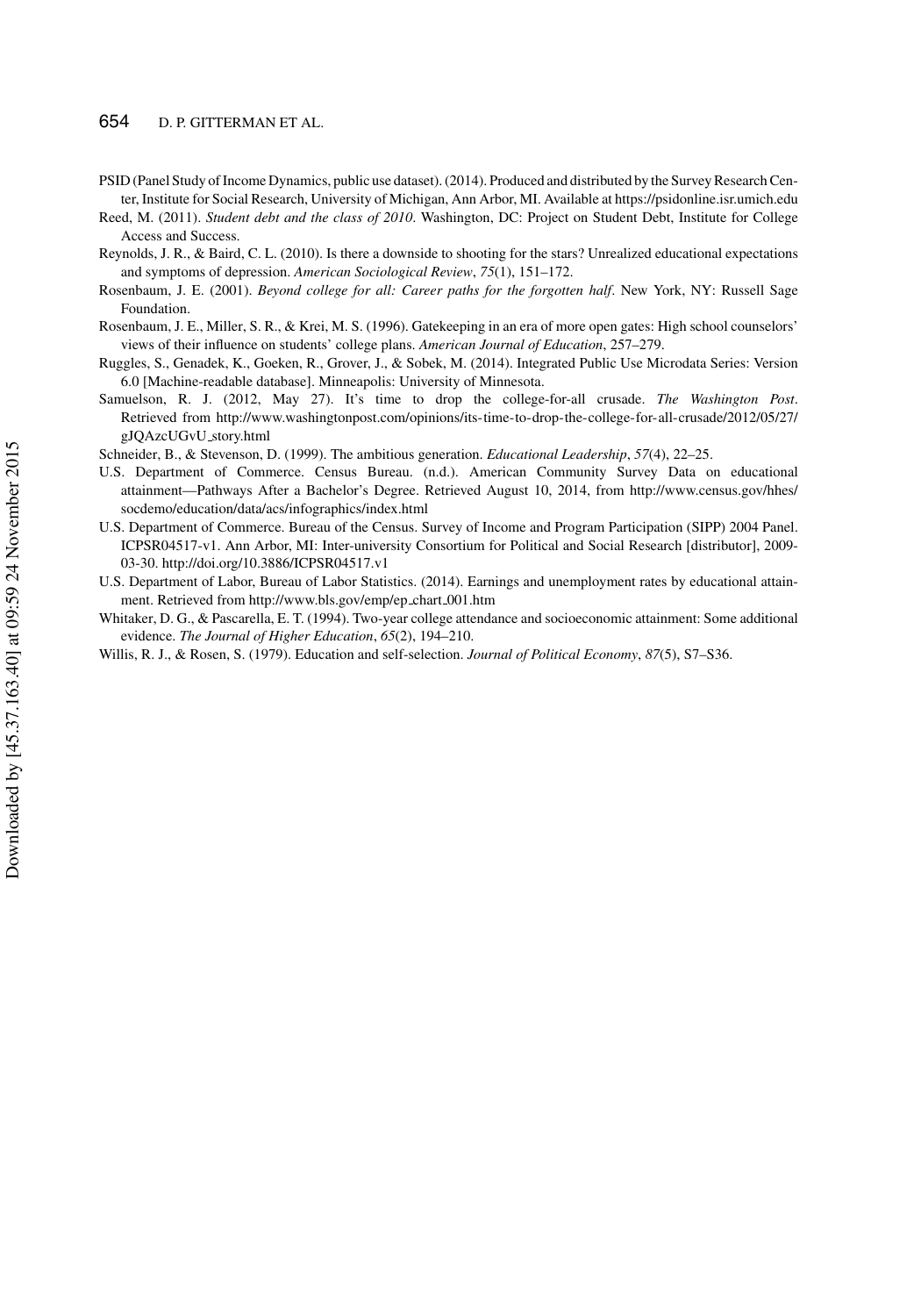|                      |              | HS diploma | Some college,<br>less than one | Some college,<br>one or more | Associate | Bachelor's | Master's | Professional/<br>doctorate |
|----------------------|--------------|------------|--------------------------------|------------------------------|-----------|------------|----------|----------------------------|
| <b>State</b>         | Total        | or GED     | year, no degree                | years, no degree             | degree    | degree     | degree   | degree                     |
|                      |              |            |                                |                              |           |            |          |                            |
| Alabama              | 3,166,424    | 31.31%     | $6.00\%$                       | 15.85%                       | 7.18%     | 14.15%     | 5.78%    | 2.33%                      |
| Alaska               | 447,543      | 27.10%     | $7.69\%$                       | 21.43%                       | $7.89\%$  | 17.75%     | 6.86%    | 2.86%                      |
| Arizona              | 4,149,955    | 24.40%     | $7.62\%$                       | 18.61%                       | $8.18\%$  | 16.92%     | 6.95%    | 2.76%                      |
| Arkansas             | 1,921,039    | 35.12%     | $6.69\,\%$                     | 15.63%                       | $6.06\%$  | 13.15%     | 4.68%    | 1.97%                      |
| California           | 24,117,317   | 20.68%     | 5.87%                          | 16.30%                       | 7.72%     | 19.35%     | 7.32%    | 3.78%                      |
| Colorado             | 3,328,869    | 22.36%     | 6.41%                          | 16.42%                       | $8.06\%$  | 23.45%     | 9.60%    | 3.62%                      |
| Connecticut          | 2,431,340    | 27.86%     | 5.40%                          | 12.24%                       | $7.30\%$  | 20.33%     | 11.37%   | 4.46%                      |
| Delaware             | 603,331      | 31.64%     | $6.49\%$                       | 13.82%                       | 7.21%     | 17.09%     | 8.03%    | 3.40%                      |
| District of Columbia | 417,432      | 19.06%     | 3.40%                          | 10.94%                       | $2.92\%$  | 22.51%     | 16.60%   | 12.10%                     |
| Florida              | 13, 127, 624 | 29.83%     | $6.54\%$                       | 14.57%                       | 8.72%     | 16.81%     | 6.34%    | 3.02%                      |
| Georgia              | 6,242,508    | 28.93%     | 5.67%                          | 15.31%                       | $6.76\%$  | 17.71%     | 7.04%    | 3.01%                      |
| Hawaii               | 928,132      | 28.40%     | 5.41%                          | 17.05%                       | $9.79\%$  | 19.57%     | 6.59%    | 3.45%                      |
| Idaho                | 986,172      | 27.95%     | 8.51%                          | 18.77%                       | $8.66\%$  | 16.96%     | 5.33%    | 2.42%                      |
| Illinois             | 8,459,947    | 27.20%     | $6.70\%$                       | 14.64%                       | $7.35\%$  | 19.30%     | 8.53%    | 3.25%                      |
| Indiana              | 4,229,138    | 35.42%     | $6.76\%$                       | 14.12%                       | 7.71%     | 14.74%     | 5.97%    | 2.28%                      |
| Iowa                 | 2,013,629    | 33.11%     | 7.71%                          | 14.21%                       | $10.32\%$ | 17.54%     | 5.38%    | 2.41%                      |
| Kansas               | 1,838,079    | 27.81%     | 8.22%                          | 16.18%                       | $7.52\%$  | 19.56%     | 7.60%    | 2.83%                      |
| Kentucky             | 2,902,296    | 34.04%     | $6.62\%$                       | 13.89%                       | $6.89\%$  | 12.47%     | $6.06\%$ | 2.45%                      |
| Louisiana            | 2,940,298    | 34.30%     | 5.53%                          | 15.86%                       | $5.07\%$  | 14.30%     | 4.75%    | 2.37%                      |
| Maine                | 938,624      | 34.21%     | 6.25%                          | 13.84%                       | $8.97\%$  | 17.57%     | 6.91%    | 2.84%                      |
| Maryland             | 3,875,282    | 26.02%     | $6.07\%$                       | 13.82%                       | $6.24\%$  | 19.98%     | 11.08%   | 5.27%                      |
| Massachusetts        | 4,465,898    | 25.90%     | 5.06%                          | 11.49%                       | 7.72%     | 22.15%     | 11.73%   | 5.09%                      |
| Michigan             | 6,578,519    | 30.73%     | $7.93\%$                       | 16.12%                       | $8.39\%$  | 15.72%     | 7.19%    | 2.62%                      |
| Minnesota            | 3,525,850    | 27.11%     | $6.84\%$                       | 15.68%                       | $10.02\%$ | 21.78%     | 7.21%    | 3.24%                      |
| Mississippi          | 1,904,849    | 30.41%     | 5.75%                          | 16.85%                       | $8.03\%$  | 12.76%     | 5.07%    | 2.14%                      |
| Missouri             | 3,973,614    | 31.72%     | $7.49\%$                       | 15.35%                       | $6.86\%$  | 16.16%     | 6.91%    | 2.70%                      |
| Montana              | 671,337      | 30.23%     | $6.85\%$                       | 18.22%                       | $8.08\%$  | 19.70%     | 5.84%    | 2.94%                      |
| Nebraska             | 1,184,668    | 28.67%     | $7.93\%$                       | 16.37%                       | $9.36\%$  | 19.03%     | 6.27%    | 2.80%                      |
| Nevada               | 1,791,029    | 28.72%     | 7.31%                          | 18.83%                       | 7.31%     | 14.78%     | 5.10%    | 2.33%                      |
| New Hampshire        | 907,338      | 29.28%     | $6.09\%$                       | 13.04%                       | $9.59\%$  | 21.16%     | 9.17%    | 3.11%                      |
| New Jersey           | 5,969,516    | 29.17%     | $5.09\%$                       | 12.06%                       | $6.19\%$  | 22.02%     | 9.55%    | 3.81%                      |
| New Mexico           | 1,333,926    | 26.37%     | 6.11%                          | 17.84%                       | $7.48\%$  | 14.63%     | 7.59%    | 3.41%                      |
| New York             | 13, 101, 982 | 27.31%     | $4.67\%$                       | 11.78%                       | $8.32\%$  | 18.64%     | 10.08%   | 4.07%                      |
| North Carolina       | 6,324,119    | 27.24%     | $6.50\%$                       | 15.35%                       | $8.59\%$  | 17.82%     | 6.37%    | 2.65%                      |
| North Dakota         | 442,789      | 27.23%     | $6.56\%$                       | 17.30%                       | $12.34\%$ | 19.63%     | 5.15%    | 2.28%                      |
| Ohio                 | 7,715,893    | 34.93%     | $7.03\%$                       | 13.83%                       | $7.69\%$  | 15.65%     | 6.54%    | 2.54%                      |
| Oklahoma             | 2,438,321    | 31.72%     | $7.38\%$                       | 16.94%                       | $6.91\%$  | 15.57%     | 5.42%    | 2.24%                      |
| Oregon               | 2,612,044    | 24.78%     | 8.52%                          | 18.47%                       | $8.15\%$  | 18.49%     | 7.41%    | 3.34%                      |
| Pennsylvania         | 8,658,872    | 37.21%     | $5.54\%$                       | 11.00%                       | $7.50\%$  | 16.62%     | 7.30%    | 3.13%                      |
| Rhode Island         | 709,683      | 27.48%     | 5.36%                          | 13.01%                       | $8.15\%$  | 18.58%     | 8.63%    | 3.55%                      |
| South Carolina       | 3,075,655    | 30.30%     | 6.01%                          | 14.60%                       | $8.57\%$  | 15.81%     | 6.38%    | 2.36%                      |
| South Dakota         | 531,773      | 31.89%     | 6.37%                          | 15.95%                       | $9.86\%$  | 18.27%     | 5.32%    | 2.46%                      |
| Tennessee            | 4,250,890    | 32.96%     | 6.37%                          | 14.83%                       | $6.22\%$  | 15.17%     | 5.70%    | 2.62%                      |
| Texas                | 15,765,048   | 25.29%     | 6.34%                          | 16.45%                       | $6.43\%$  | 17.51%     | 6.24%    | 2.51%                      |
| Utah                 | 1,578,143    | 23.88%     | $8.08\%$                       | 19.48%                       | 9.34%     | 20.12%     | 6.85%    | 2.89%                      |
| Vermont              | 431,581      | 31.22%     | 5.47%                          | 11.75%                       | $8.61\%$  | 20.73%     | 9.62%    | 3.86%                      |
| Virginia             | 5,356,571    | 25.25%     | $6.00\%$                       | 14.17%                       | $6.86\%$  | 20.27%     | 10.45%   | 3.97%                      |
| Washington           | 4,507,469    | 23.59%     | $8.05\%$                       | 17.30%                       | 9.47%     | 20.20%     | 8.00%    | 3.37%                      |
| West Virginia        | 1,292,274    | 40.93%     | 5.79%                          | 12.66%                       | 6.11%     | 11.01%     | 4.86%    | 2.04%                      |
| Wisconsin            | 3,800,291    | 33.13%     | $6.86\%$                       | 14.41%                       | $9.36\%$  | 17.47%     | $6.39\%$ | 2.54%                      |
| Wyoming              | 371,096      | 30.55%     | 8.66%                          | 18.61%                       | $10.00\%$ | 16.17%     | 5.85%    | 2.24%                      |

| Appendix 1: Educational Attainment (Proportion of Population) by State, 2008-2012 |  |  |  |
|-----------------------------------------------------------------------------------|--|--|--|
|                                                                                   |  |  |  |

*Source.* U.S. ACS (2012).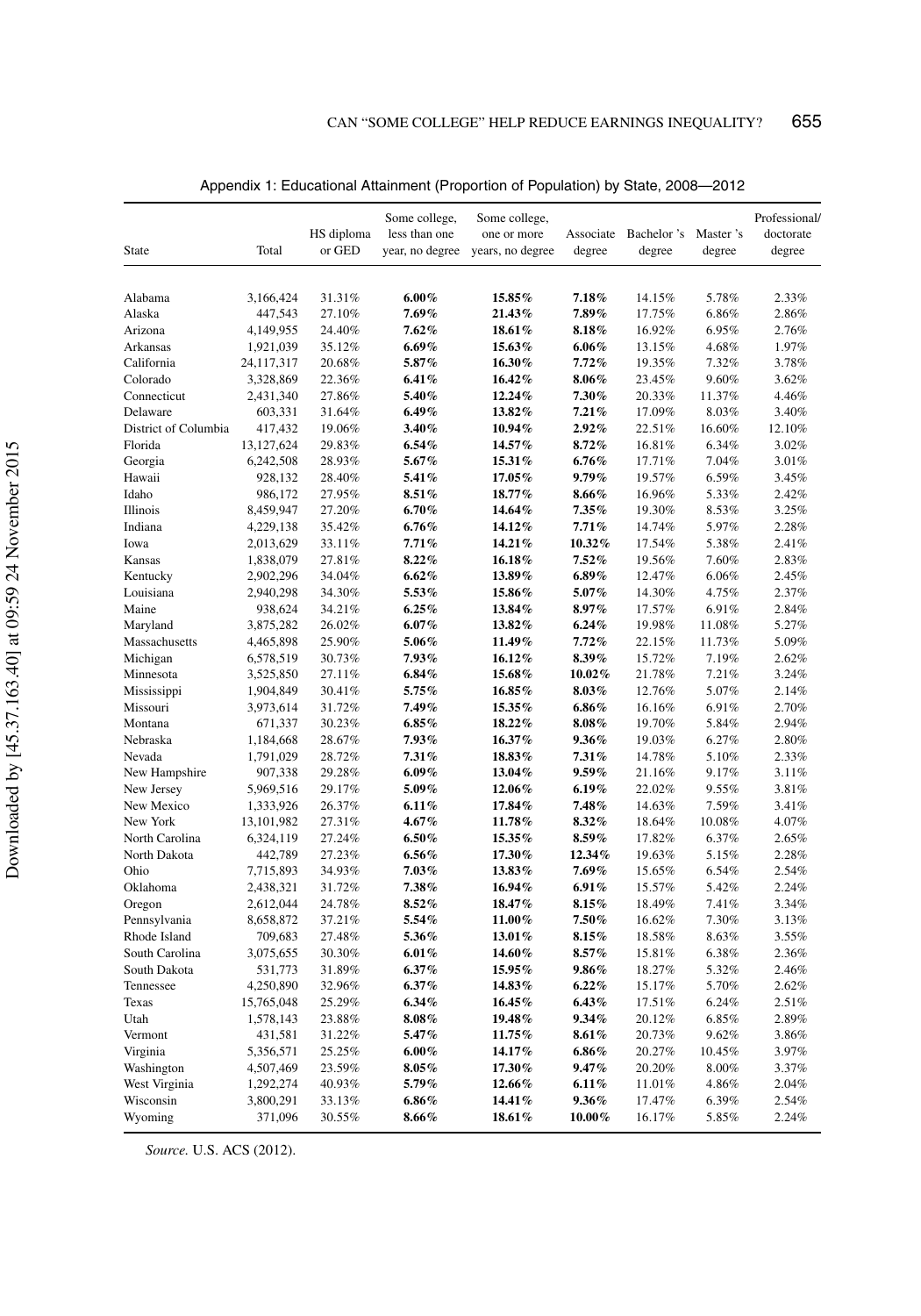#### Appendix 2: Data Cleaning

## **Common data restrictions:**

Between 25 and 64 years old Not currently enrolled in school Working full time (52 weeks or 35+ hours per week in SIPP) and usually working at least one hour per week Has positive, nonimputed income Educated in the United States

#### **American Community Survey (ACS)—2012**

Income: *INCEARN* variable from IPUMS.org, including wage income, business income, and farm income.

Educational Attainment Codes: Less than high school (*LessHS*); high school completion by either GED or diploma (*HS*); less than one year of college (*Less1yr)*; one year of college (*1yrCollege*); associate degree (*AA*); and bachelor's degree (*BA*). We also include non-STEM-related bachelor's degrees (*BA-nonSTEM*).

#### **Panel Study of Income Dynamics (PSID)—2011**

Income: wage and salary income (bonuses, overtime, tips, commission, professional practice, and garden income), farm income, and business profits

Educational Attainment Codes: The attainment codes are similar to the ACS but differ by including each year of college separately (*1yrColl* to *3yrColl*) for those not earning a bachelor's degree, associate degree, or certificate (*Cert*). The analysis also separately identifies skilled manufacturing (*Cert-SkillManuf*) and health-related certificates (*Cert-Health*). "Skilled manufacturing" certificate types are construction/building trades, machine operator, technician, and skilled crafts (mechanic/repairperson). We limit the sample of certificate holders to have earned their certificate at all institutions except "training by private employer" and "other" in the PSID.

Questions for the spouse of the head of household are directed only to the wife, suggesting the data assumes the head of the household is a man if respondents are married. Only 1.82% of all female heads of households are married. For this reason, we created new observations using information on the head's spouse.

#### **Survey of Income and Program Participants (SIPP)—2008, Wave 13 (2012)**

Income: Convert monthly total earnings into annual earnings by averaging nonzero values across all available waves in which the respondent worked 35+ weeks and then multiply by 12

Educational Attainment Codes: There are fewer codes than the ACS, but the SIPP does include the supplemental certificate data. "Skilled manufacturing" certificate types are architecture, engineering, construction, manufacturing, and mechanic. The highest educational attainment for those with certificates who do not have a high school diploma or GED has been recategorized as having a certificate.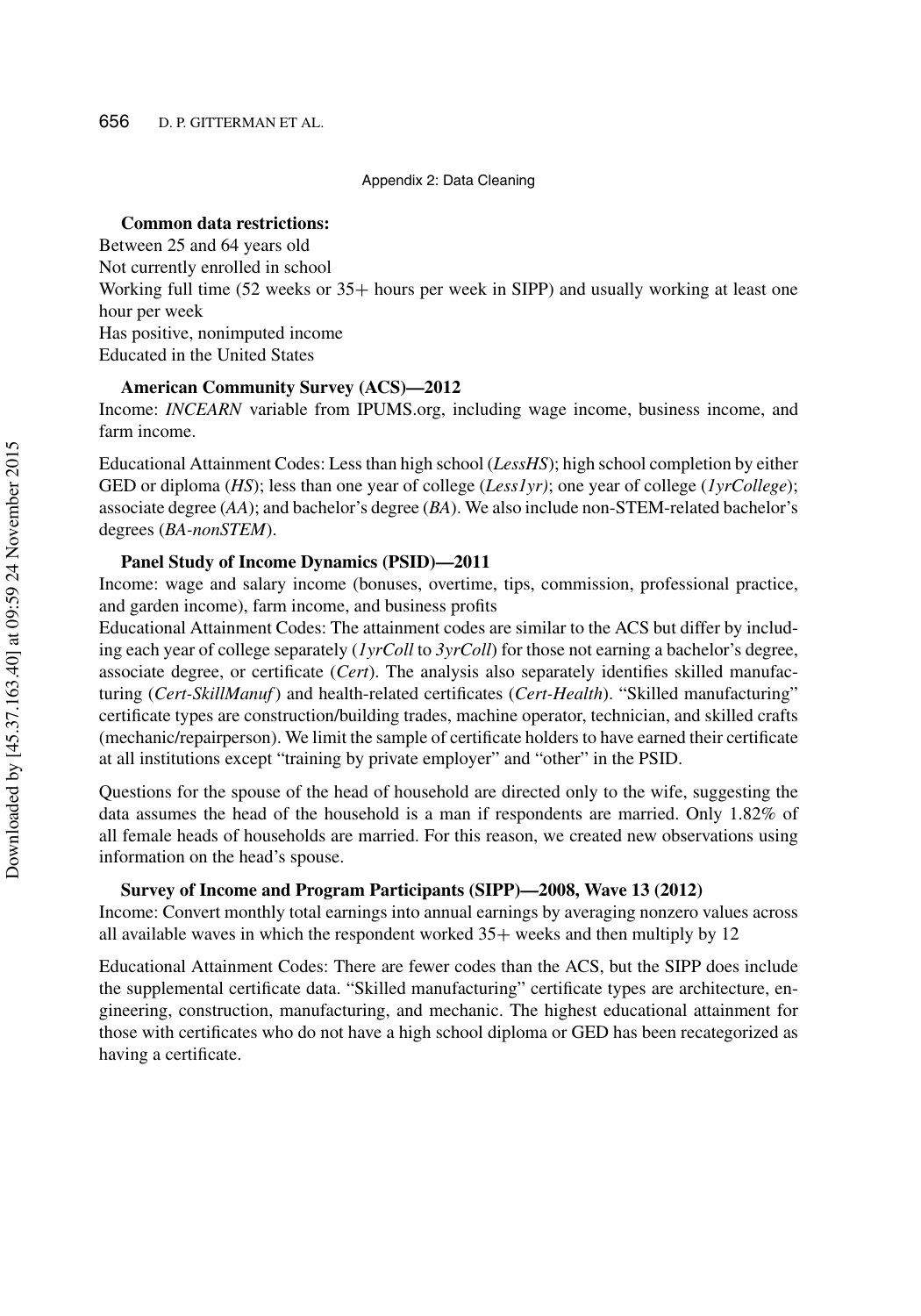

Appendix 3: Historical Box Plots – ACS, 1970–2010

*Note.* The outcome is all earned income (wage and salary income plus farm and self-employment income). The box plots depict the 25th to 75th percentile, with the solid line within the box representing the median. The sample includes 25- to 64-year-olds, working full time (52 weeks), usually working at least one hour per week, and with positive earned income. Note that 1990 does not include "less than one year of college." *Source.* U.S. ACS (1970–2010).